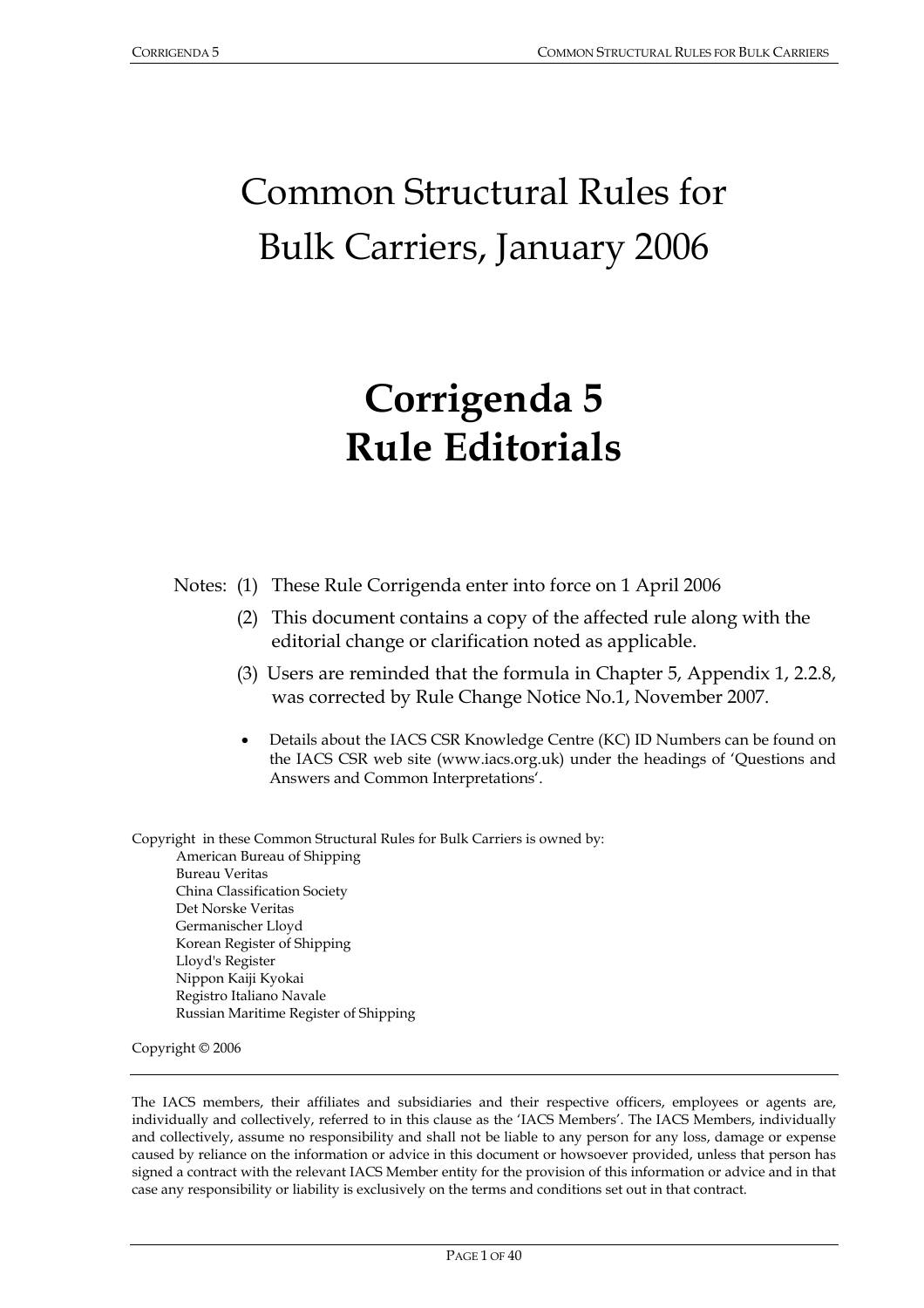# **CHAPTER** 1 **– GENERAL PRINCIPLES**

# **SECTION 4 SYMBOLS AND DEFINITIONS**

## **2. Symbols**

### **2.1 Ship's main data**

**2.1.1** 

*V : Maximum ahead service speed, in knots, means the greatest speed which the ship is designed to maintain in service at her deepest seagoing draught at the maximum propeller RPM and corresponding engine MCR (Maximum Continuous Rating).*

*Reason for the Rule Clarification:*

This editorial correction is made to be in line with the definition in the IACS Common Structural Rules for Double Hull Oil Tankers. (Refer to KC ID 514)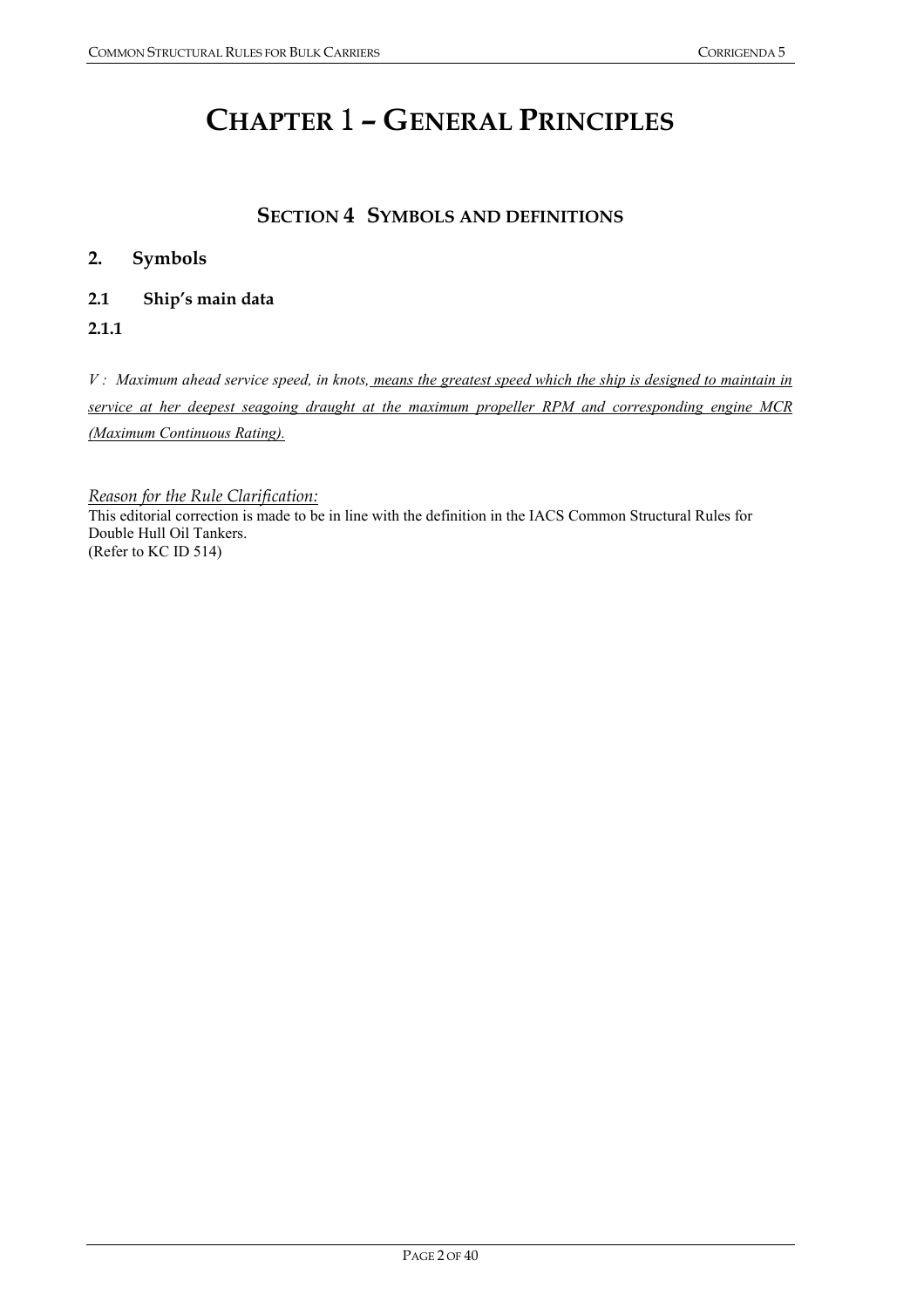# **CHAPTER** 2 **– GENERAL ARRANGEMENT DESIGN**

# **SECTION 3 ACCESS ARRANGEMENT**

#### **2. Technical provisions for means of access**

#### **2.3 Construction of ladders**

#### **2.3.2 Inclined ladders**

*Ref. IMO Technical Provisions, 3.6 (Resolution MSC.158(78))* 

*The width of inclined ladders between stringers is to be not less than 400 mm. The treads are to be equally spaced at a distance apart, measured vertically, of between 200 mm and 300 mm. When steel is used, the treads are to be formed of two square bars of not less that than 22 mm by 22 mm in section, fitted to form a horizontal step with the edges pointing upward. The treads are to be carried through the side stringers and attached thereto by double continuous welding. All inclined ladders are to be provided with handrails of substantial construction on both sides, fitted at a convenient distance above the treads.* 

*Reason for the Rule Clarification:* Editorial correction.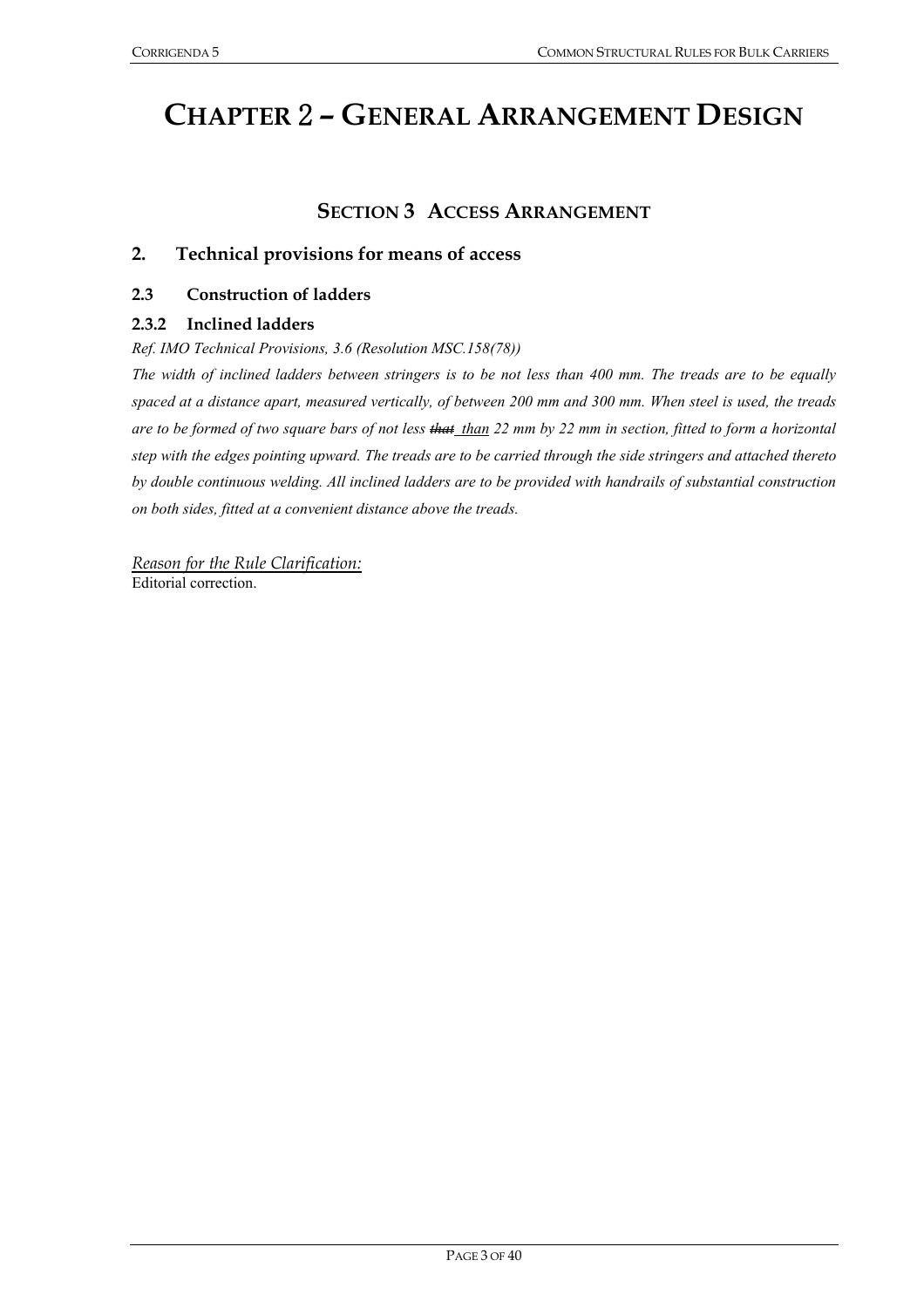# **CHAPTER 3 – STRUCTURAL DESIGN PRINCIPLES**

# **SECTION 1 MATERIAL**

## **2. Hull structural steel**

## **2.3 Grades of steel**

## **2.3.7**

In specific cases, such as  $[2.3.6]$   $[2.3.8]$ , with regard to stress distribution along the hull girder, the classes required within 0.4*L* amidships may be extended beyond that zone, on a case by case basis.

*Reason for the Rule Clarification:* Editorial correction.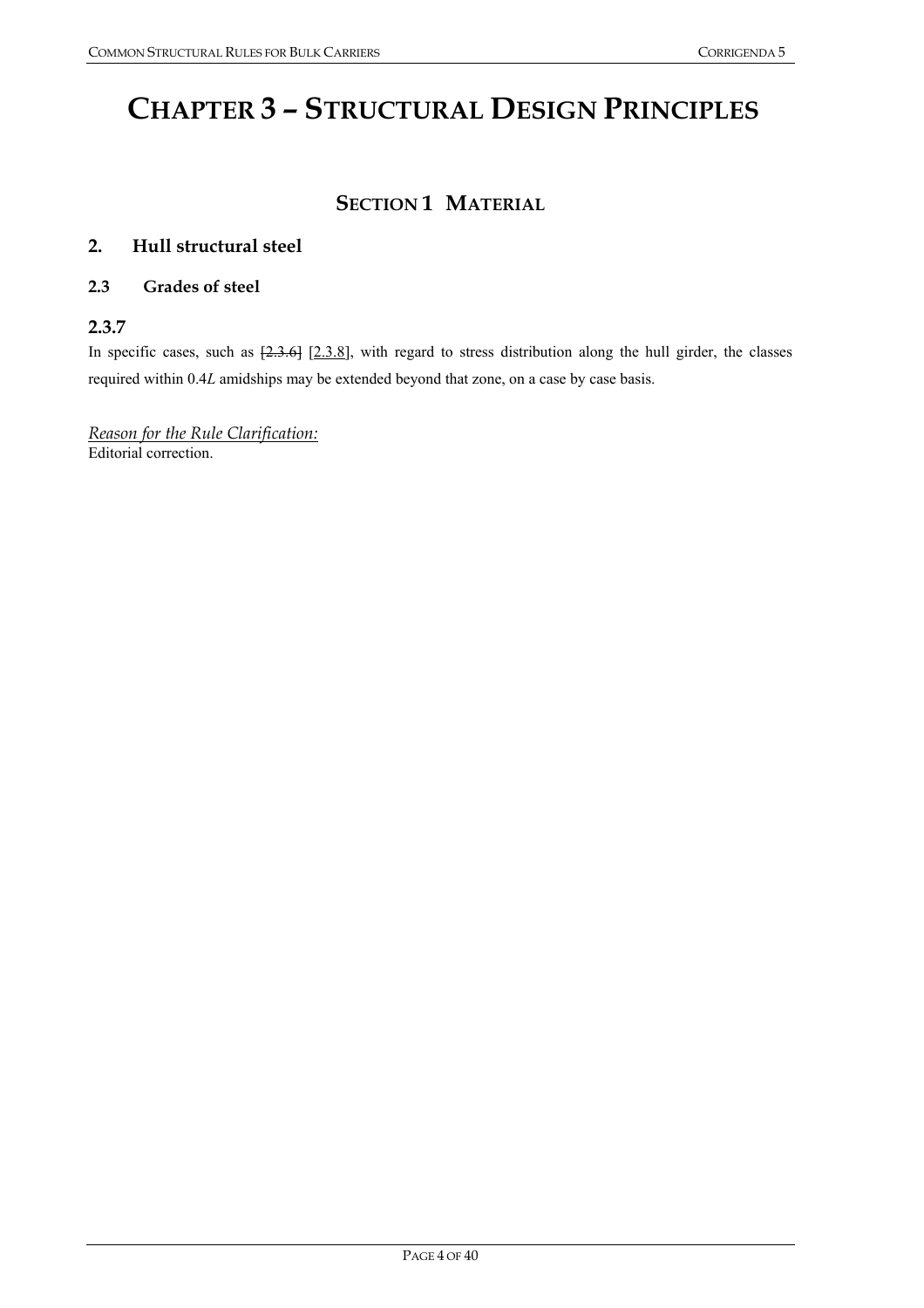|                                                                                                         | <b>Material class</b>   |                                              |  |
|---------------------------------------------------------------------------------------------------------|-------------------------|----------------------------------------------|--|
| <b>Structural member category</b>                                                                       | Within 0.4L<br>amidship | Outside 0.4L<br>amidship                     |  |
| <b>SECONDARY</b>                                                                                        |                         |                                              |  |
| Longitudinal bulkhead strakes, other than that belonging to                                             |                         |                                              |  |
| the Primary category                                                                                    |                         |                                              |  |
| Deck Plating exposed to weather, other than that belonging to                                           | I                       | A/AH                                         |  |
| the Primary or Special category                                                                         |                         |                                              |  |
| Side plating $(7)$                                                                                      |                         |                                              |  |
| <b>PRIMARY</b>                                                                                          |                         |                                              |  |
| Bottom plating, including keel plate                                                                    |                         |                                              |  |
| Strength deck plating, excluding that belonging to the Special                                          |                         |                                              |  |
| category                                                                                                |                         |                                              |  |
| Continuous longitudinal members above strength deck,<br>excluding hatch coamings                        | $_{\rm II}$             | A/AH                                         |  |
| Uppermost strake in longitudinal bulkhead                                                               |                         |                                              |  |
| Vertical strake (hatch side girder) and uppermost sloped                                                |                         |                                              |  |
| strake in top wing tank                                                                                 |                         |                                              |  |
| <b>SPECIAL</b>                                                                                          |                         |                                              |  |
| Sheer strake at strength deck $(1)$ , $(6)$                                                             |                         |                                              |  |
| Stringer plate in strength deck $(1)$ , $(6)$                                                           |                         | $_{\rm II}$<br>(I outside 0.6L<br>amidships) |  |
| Deck strake at longitudinal bulkhead <sup>(6)</sup>                                                     |                         |                                              |  |
| Strength deck plating at corners of cargo hatch openings in                                             |                         |                                              |  |
| bulk carriers, ore carriers, combination carriers and other                                             |                         |                                              |  |
| ships with similar hatch openings configuration <sup>(2)</sup>                                          | Ш                       |                                              |  |
| Bilge strake $(3)$ , $(4)$ , $(6)$                                                                      |                         |                                              |  |
| Longitudinal hatch coamings of length greater than $0.15L$ <sup>(5)</sup>                               |                         |                                              |  |
| Web of lower bracket of side frame of single side bulk                                                  |                         |                                              |  |
| carriers having additional service feature BC-A or BC-B <sup>(5)</sup>                                  |                         |                                              |  |
| End brackets and deck house transition of longitudinal cargo<br>hatch coamings <sup>(5)</sup>           |                         |                                              |  |
| Notes:                                                                                                  |                         |                                              |  |
| (1) Not to be less than grade $E/EH$ within 0.4L amidships in ships with length exceeding 250 m.        |                         |                                              |  |
|                                                                                                         |                         |                                              |  |
| (2) Not to be less than class III within 0.6L amidships and class II within the remaining length of the |                         |                                              |  |
| cargo region.                                                                                           |                         |                                              |  |
| May be of class II in ships with a double bottom over the full breadth and with length less than<br>(3) |                         |                                              |  |
| 150 m.                                                                                                  |                         |                                              |  |
| Not to be less than grade D/DH within 0.4L amidships in ships with length exceeding 250 m.<br>(4)       |                         |                                              |  |
| Not to be less than grade D/DH.<br>(5)                                                                  |                         |                                              |  |

#### **Table 4 Application of material classes and grades**

- (6) Single strakes required to be of class III or of grade *E/EH* and within 0.4*L* amidships are to have breadths, in m, not less than 0.8 + 0.005*L*, need not be greater than 1.8 m, unless limited by the geometry of the ship's design.
- (7) For **BC-A** and **BC-B** ships with single side skin structures, side shell strakes included totally or partially between the two points located to  $0.125\ell$  above and below the intersection of side shell and bilge hopper sloping plate are not to be less than grade  $D/DH$ ,  $\ell$  being the frame span.

*Reason for the Rule Clarification:*

The editorial correction is made to clarify the application of structural members. (Refer to KC ID 502)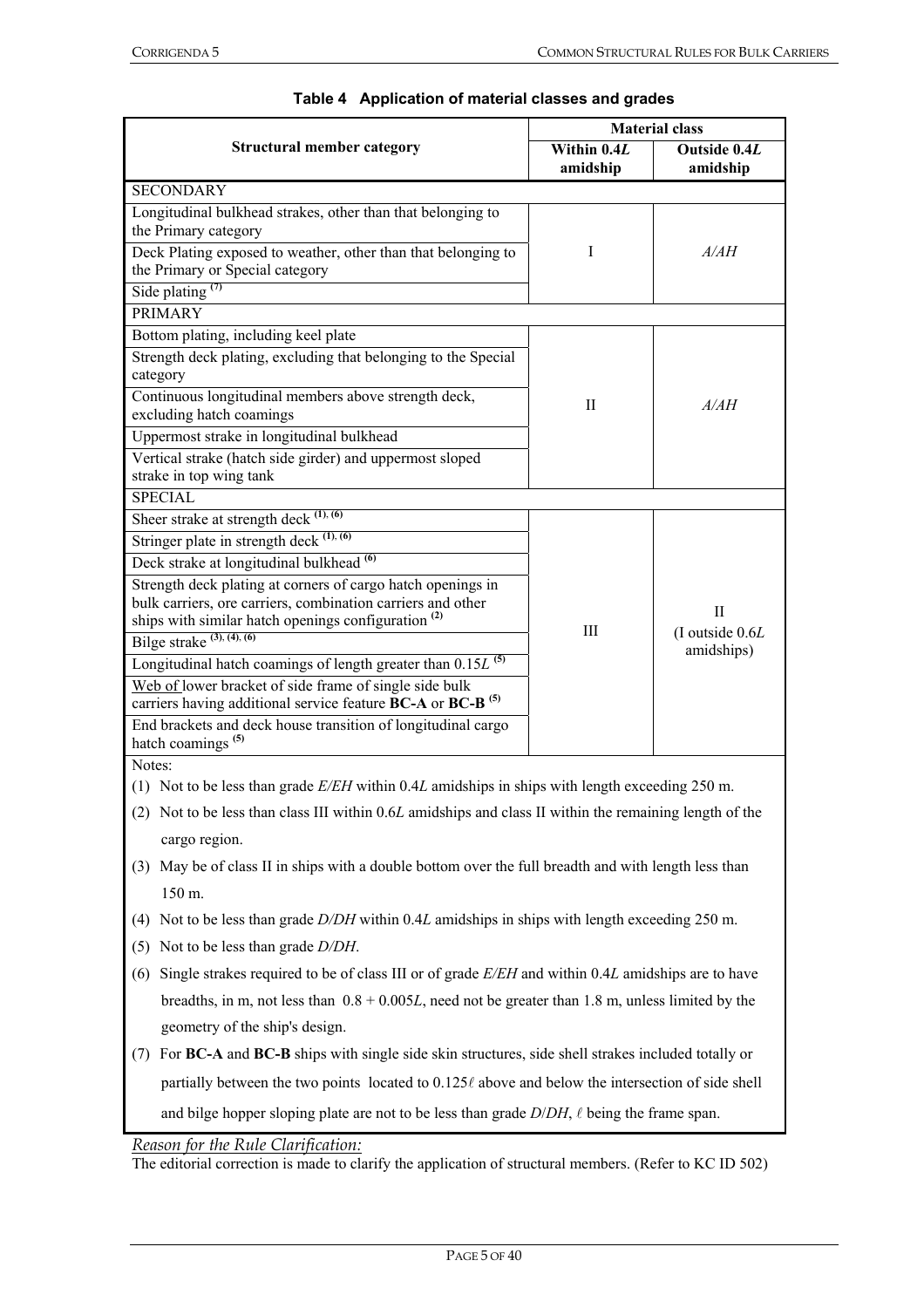# **SECTION 6 STRUCTURAL ARRANGEMENT PRINCIPLES**

## **8. Single side structure**

#### **8.3 Side frames**

# **8.3.1 General**

Frames are to be built-up symmetrical sections with integral upper and lower brackets and are to be arranged with soft toes.

The side frame flange is to be curved (not knuckled) at the connection with the end brackets. The radius of curvature is not to be less than  $r$ , in mm, given by:

$$
\frac{0.3b_f^2}{r - \frac{t_f + t_C}{t_f + t_C}}
$$
  $r = \frac{0.4b_f^2}{t_f + t_C}$ 

where:

 $\equiv$ 

 $t_C$  : Corrosion addition, in mm, specified in Ch 3, Sec 3

 $b_f$  and  $t_f$ : Flange width and net thickness of the curved flange, in mm. The end of the flange is to be sniped. In ships less than 190 m in length, mild steel frames may be asymmetric and fitted with separate brackets. The face plate or flange of the bracket is to be sniped at both ends. Brackets are to be arranged with soft toes. The dimensions of side frames are defined in Fig 19.

## *Reason for the Rule Clarification:*

This correction is made to be in line with IACS UR S12. (Refer to KC ID 564)

# **10. Bulkhead structure**

## **10.4 Corrugated bulkhead**

## **10.4.4 Span of corrugations**

The span  $\ell_C$  of the corrugations is to be taken as the distance shown in Fig 29.

For the definition of  $\ell_c$ , the height of the upper and lower stools may not be taken smaller than the values specified in  $[10.4.7]$  and  $[10.4.8]$  the internal end of the upper stool is not to be taken more than a distance from the deck at the centre line equal to:

- 3 times the depth of corrugation, in general

- 2 times the depth of corrugation, for rectangular stool

#### *Reason for the Rule Clarification:* This correction is made to be in line with IACS UR S18. (Refer to KC ID 424 & 445)

## **10.4.7 Lower stool**

The lower stool, when fitted, is to have a height in general not less than 3 times the depth of the corrugations.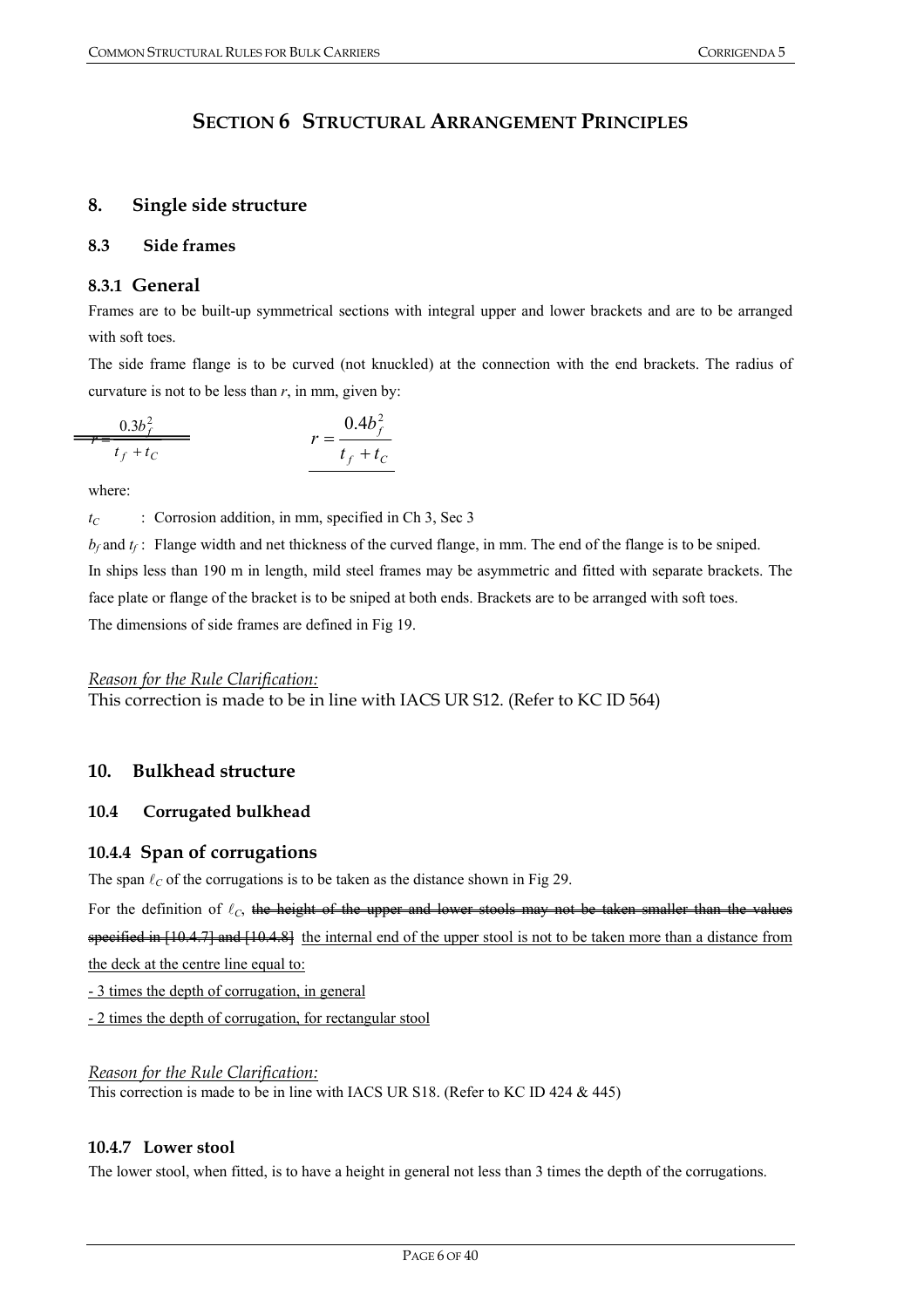The net thickness and material of the stool top plate are to be not less than those required for the bulkhead plating above. The thickness and material properties of the upper portion of vertical or sloping stool side plating within the depth equal to the corrugation flange width from the stool top are to be not less than the required flange plate thickness and material to meet the bulkhead stiffness requirement at the lower end of the corrugation.

The ends of stool side ordinary stiffeners, when fitted in a vertical plane, are to be attached to brackets at the upper and lower ends of the stool.

The distance *d* from the edge of the stool top plate to the surface of the corrugation flange is to be in accordance with Fig 30.

The stool bottom is to be installed in line with double bottom floors or girders as the case may be, and is to have a width not less than 2.5 times the mean depth of the corrugation.

The stool is to be fitted with diaphragms in line with the longitudinal double bottom girders or floors as the case may be, for effective support of the corrugated bulkhead. Scallops in the brackets and diaphragms in way of the connections to the stool top plate are to be avoided.

Where corrugations are cut at the lower stool, corrugated bulkhead plating is to be connected to the stool top plate by full penetration welds. The stool side plating is to be connected to the stool top plate and the inner bottom plating by either full penetration or deep penetration welds. The supporting floors are to be connected to the inner bottom by either full penetration or deep penetration weld. The weld of corrugations and stool side plating to the stool top plate are to be full penetration one. The weld of stool side plating and supporting floors to the inner bottom plating are to be full penetration or deep penetration welds.

*Reason for the Rule Clarification:*

This correction is made to be in line with IACS UR S18. (Refer to KC ID 337)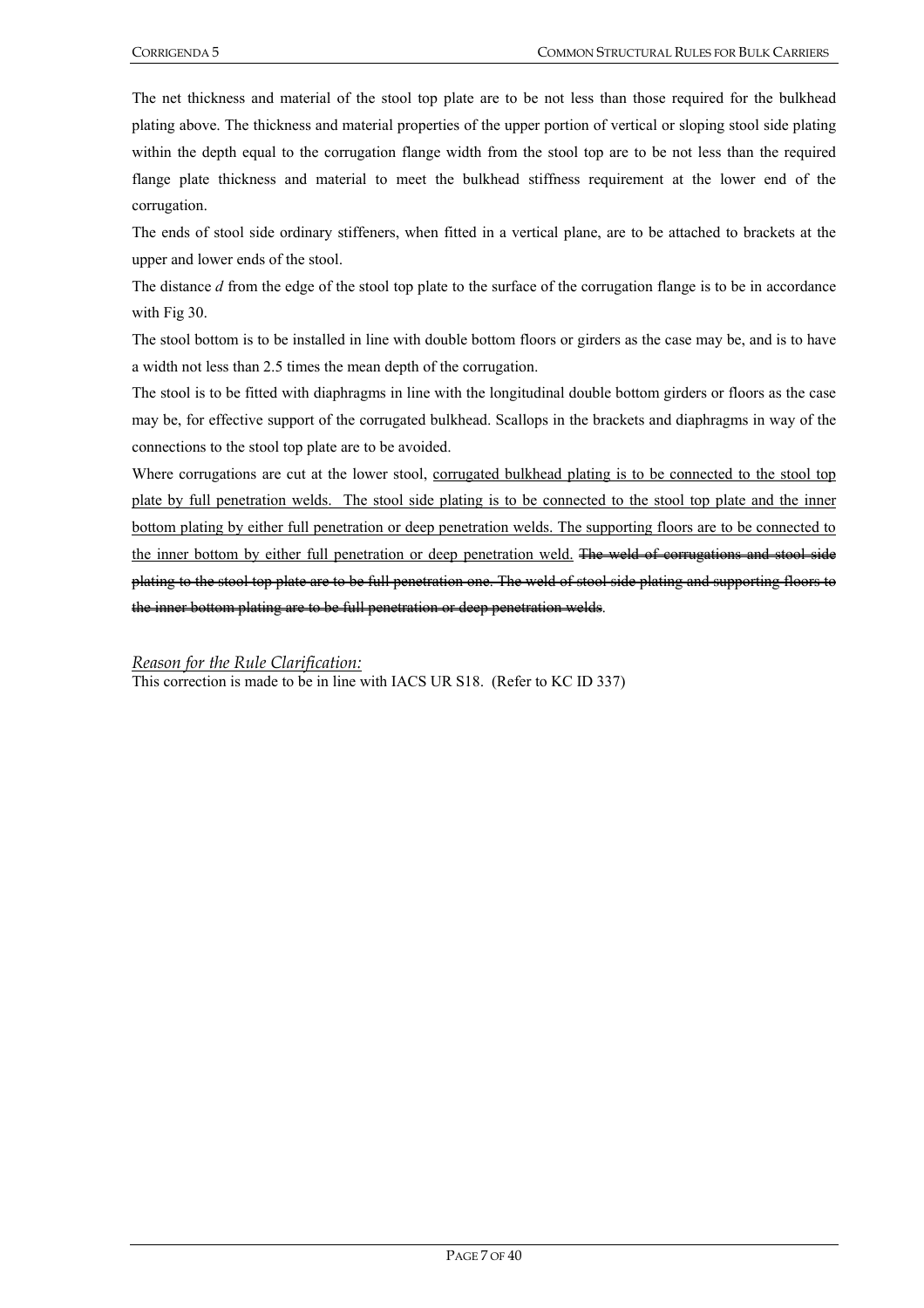# **CHAPTER 4 – DESIGN LOADS**

# **SECTION 5 EXTERNAL PRESSURES AND FORCES**

# **3. External pressures on superstructures and deckhouses**

# **3.2 Exposed wheel house tops**

**3.2.1** 

The lateral pressure for exposed wheel house tops, in kN/m2, is not to be taken less than:

 $p = 12.5$  *p* = 12.5

## *Reason for the Rule Clarification:*

Editorial correction regarding the minimum pressure for superstructures, etc. is made because it is a typo (Refer to KC ID 478).

# **3.4 End Superstructure end bulkheads of superstructure and deckhouse**

## **3.4.1**

The lateral pressure, in  $kN/m^2$ , for determining the scantlings is to be obtained from the greater of the following formulae:

 $p_A = nc [bC - (z - T)]$ 

 $p_A = p_{A min}$ 

where:

*n* : Coefficient defined in Tab 7, depending on the tier level.

The lowest tier is normally that tier which is directly situated above the uppermost continuous deck to which the depth  $D$  is to be measured. However, where the actual distance  $(D-T)$  exceeds the minimum non-corrected tabular freeboard according to ILLC as amended by at least one standard superstructure height as defined in Ch 1, Sec 4, [3.18.1], this tier may be defined as the  $2<sup>nd</sup>$  tier and the tier above as the 3rd tier

*c* : Coefficient taken equal to:

$$
c = 0.3 + 0.7 \frac{b_1}{B_1}
$$

For exposed parts of machinery casings, *c* is not to be taken less than 1.0

- $b_1$  : Breadth of deckhouse at the position considered
- *B*<sub>1</sub> : Actual maximum breadth of ship on the exposed weather deck at the position considered.

 $b_1/B_1$  is not to be taken less than 0.25

- *b* : Coefficient defined in Tab 8
- *x* : *X* co-ordinate, in m, of the calculation point for the bulkhead considered. When determining sides of a deckhouse, the deckhouse is to be subdivided into parts of approximately equal length, not exceeding 0.15*L* each, and *x* is to be taken as the *X* co-ordinate of the centre of each part considered.
- *z* : *Z* co-ordinate, in m, of the midpoint of stiffener span, or to the middle of the plate field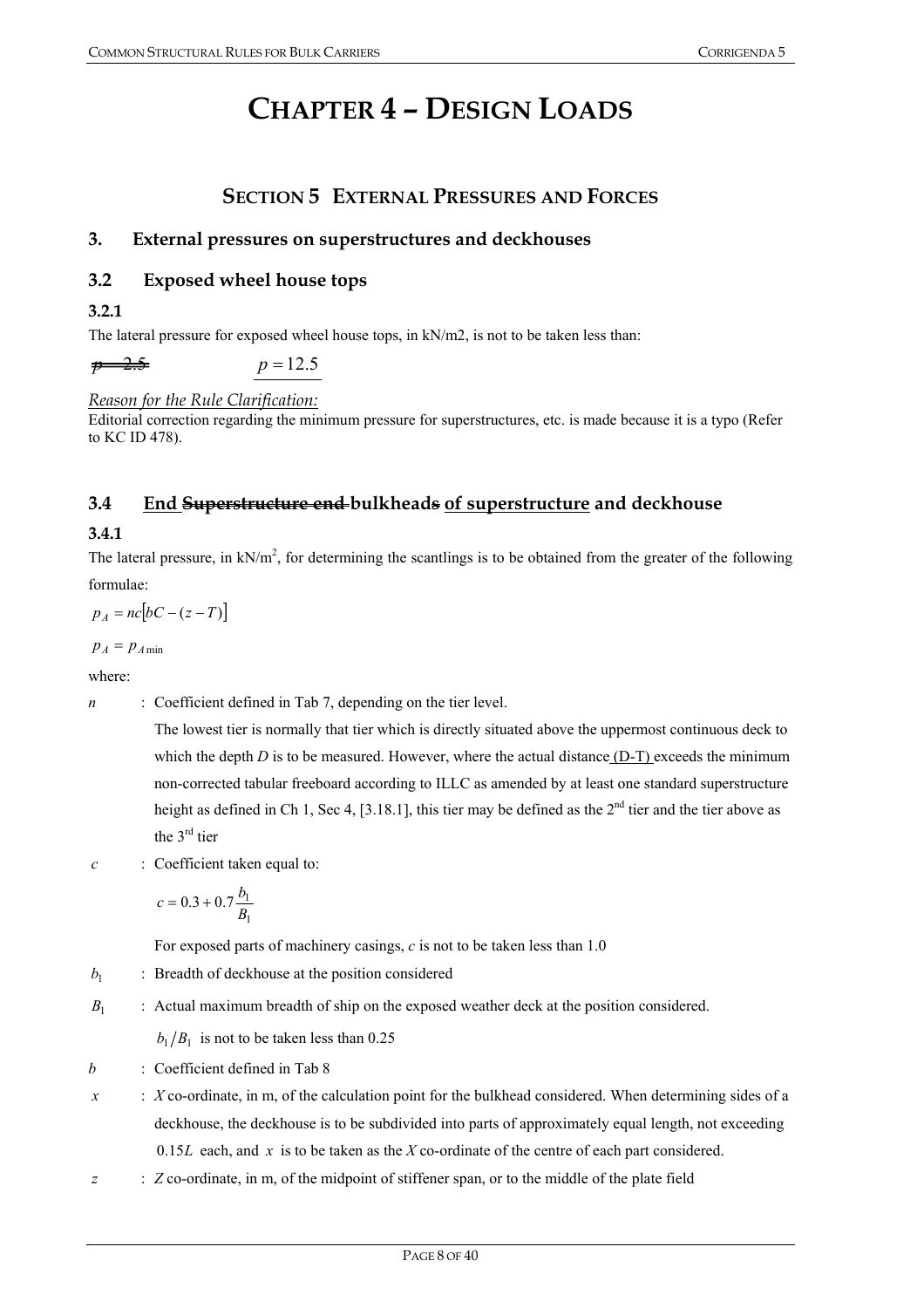- $\ell$  : Span, in m, to be taken as the superstructure height or deckhouse height respectively, and not less than 2.0 m
- $p_{Amin}$  : Minimum lateral pressure, in  $kN/m^2$ , defined in Tab 9.

#### **Table 7 : Coefficient** *n*

(Note: Change in title only, no change in Tab 7)

#### **Table 8 : Coefficient** *b*

(Note: Change in title only, no change in Tab 8)

#### **Table 9 : Minimum lateral pressure**  $p_{Amin}$

|                                                                                                                   | $p_{A\text{min}}$ , in kN/m <sup>2</sup> |                       |  |
|-------------------------------------------------------------------------------------------------------------------|------------------------------------------|-----------------------|--|
|                                                                                                                   | Lowest tier of<br>unprotected fronts     | Elsewhere $(1)$       |  |
| $90 < L \le 250$                                                                                                  | $25 + \frac{L}{10}$                      | $12.5 + \frac{2}{20}$ |  |
| L > 250                                                                                                           | 50                                       | 25                    |  |
| (1) For the 4 <sup>th</sup> tier and above, $p_{A\text{min}}$ is to be taken equal to 2.5 12.5kN/m <sup>2</sup> . |                                          |                       |  |

*Reason for the Rule Clarification:* Editorial correction (Refer to KC ID 478 and 479)

# **4. PRESSURE IN BOW AREA**

#### **4.1Bow flare area pressure**

#### **4.1.1**

The bow pressure, in  $kN/m^2$ , to be considered for the reinforcement of the bow flare area is to be obtained from the following formula:

$$
p_{FB} = K(p_S + p_W)
$$

where:

 $p_S, p_W$  : Hydrostatic pressure and maximum hydrodynamic pressures among load cases H, F, R and P, calculated in normal ballast condition at  $T_B$ 

*K* : Coefficient taken equal to:

$$
K = \frac{c_{FL} (0.2V + 0.6\sqrt{L})^2}{42C(C_B + 0.7) \left(1 + \frac{20}{C_B} \left(\frac{x}{L} - 0.7\right)^2\right)} (10 + z - T_B)
$$
 to be taken not less than 1.0

*c<sub>FL</sub>* : Coefficient taken equal to:

$$
c_{FL} = 0.8
$$
 in general  
 $c_{FL} = \frac{0.4}{1.2 - 1.09 \sin \alpha}$  where the flare angle  $\alpha$  is greater than 40°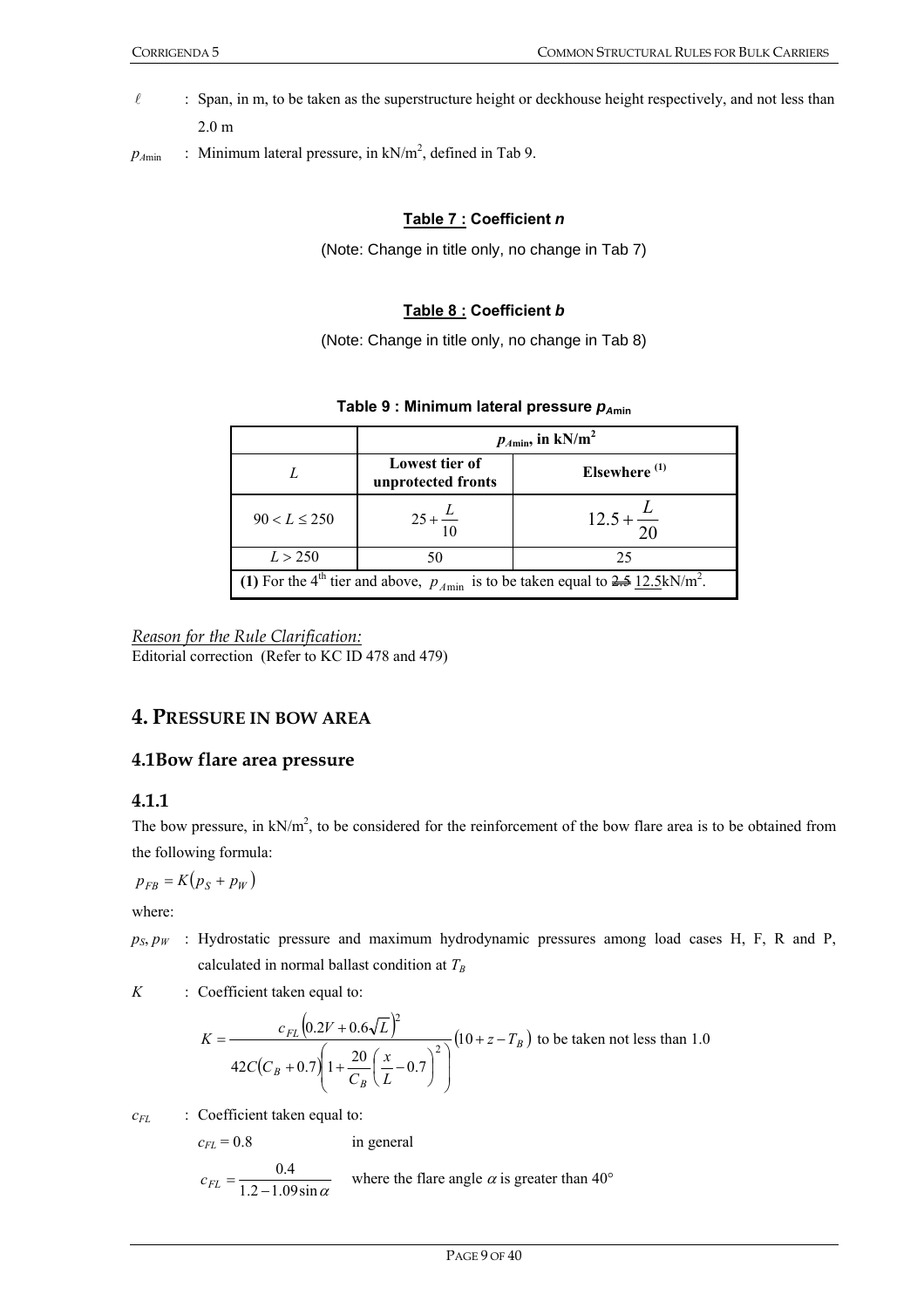Where, the flare angle  $\alpha$  at the load calculation point is to be measured in plane of the frame between a vertical line and the tangent to the side shell plating. (see Fig 7)





*Reason for the Rule Clarification:*

Clarification of the definition of flare angle (Refer to KC ID 533)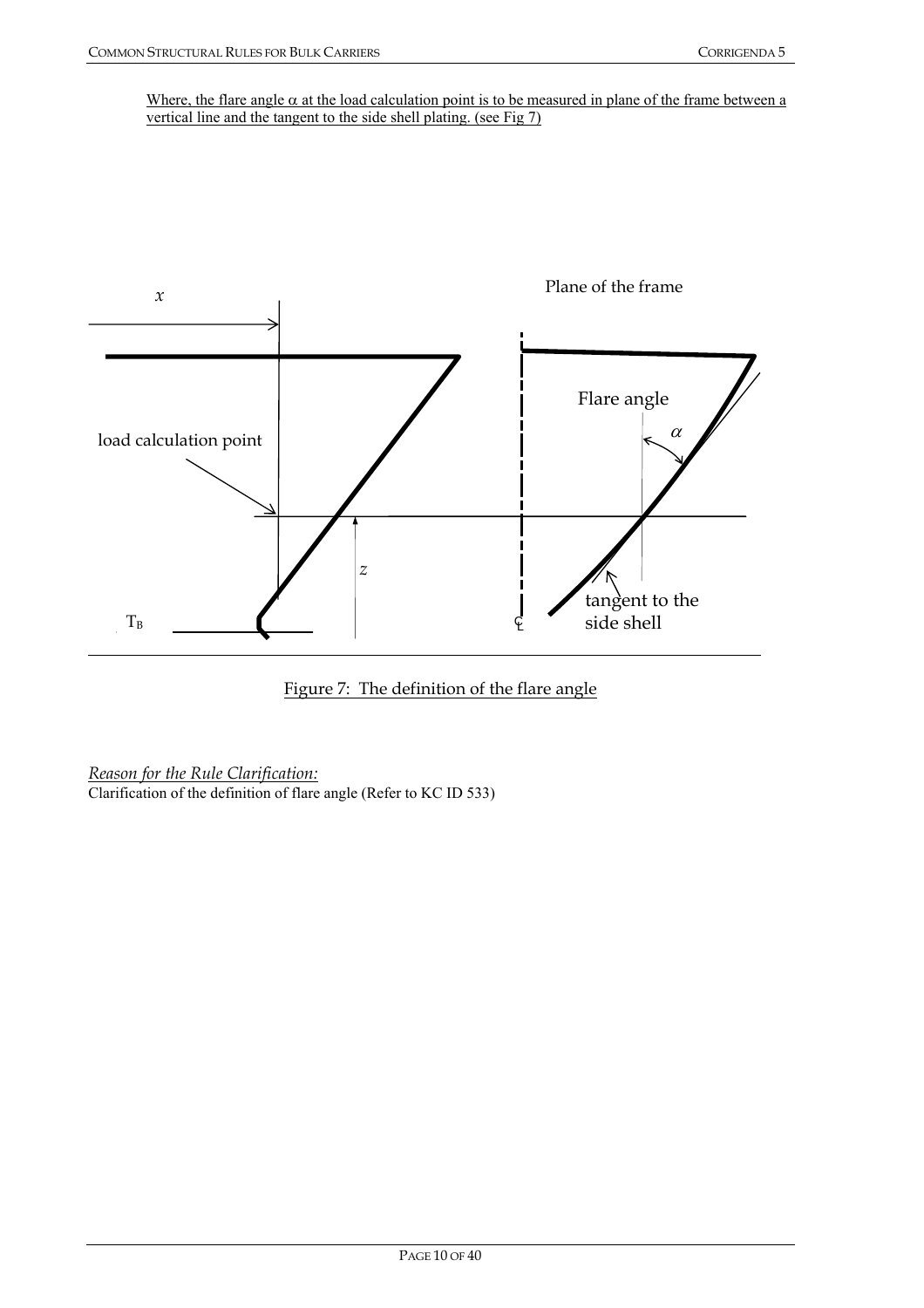# **CHAPTER 5 – HULL GIRDER STRENGTH**

# **SECTION 1 YIELDING CHECK**

### **3. Checking criteria**

#### **3.1 Normal stresses**

#### **3.1.1**

It is to be checked that the normal stresses  $\sigma_1$  calculated according to [2.1.2] and, when applicable, [2.1.3] are in compliance with the following formula:

 $\sigma_1 \leq \sigma_{1,ALL}$ 

where:

 $\sigma_{1,ALL}$  : Allowable normal stress, in N/mm<sup>2</sup>, obtained from the following formulae:

$$
\sigma_{1,ALL} = \frac{130}{k} \quad \text{for} \quad \frac{x}{L} \le 0.1 \quad \sigma_{1, ALL} = \frac{130}{k} \quad \text{for} \quad \frac{x}{L} \le 0.1
$$
\n
$$
\sigma_{1, ALL} = \frac{190}{k} - \frac{1500}{k} \left(\frac{x}{L} - 0.3\right)^2 \quad \text{for} \quad 0.1 < \frac{x}{L} < 0.3 \quad \sigma_{1, ALL} = \frac{190}{k} - \frac{1500}{k} \left(\frac{x}{L} - 0.3\right)^2 \quad \text{for} \quad 0.1 < \frac{x}{L} < 0.3
$$
\n
$$
\sigma_{1, ALL} = \frac{190}{k} \quad \text{for} \quad 0.3 \le \frac{x}{L} \le 0.7 \quad \sigma_{1, ALL} = \frac{190}{k} \quad \text{for} \quad 0.3 \le \frac{x}{L} \le 0.7
$$
\n
$$
\frac{190 - 1500}{\sigma_{1, ALL} - k} \left(\frac{x}{L} - 0.7\right)^2 \quad \text{for} \quad 0.7 < \frac{x}{L} < 0.9
$$
\n
$$
\sigma_{1, ALL} = \frac{130}{k} \quad \text{for} \quad \frac{x}{L} \ge 0.9 \quad \frac{x}{L} \ge 0.9 \quad \frac{x}{L} \ge 0.9 \quad \text{for} \quad \frac{x}{L} \ge 0.9
$$

*Reason for the Rule Clarification:* Editorial correction

#### **4. Section modulus and moment of inertia**

#### **4.5 Extent of higher strength steel**

#### **4.5.1**

When a material factor for higher strength steel is used in calculating the required section modulus at bottom or deck according to [4.2] or [4.3], the relevant higher strength steel is to be adopted for all members contributing to the longitudinal strength (see [1]), at least up to a vertical distance, in m, obtained from the following formulae:

• above the baseline (for section modulus at bottom):

$$
V_{HB} = \frac{\sigma_{1B} - k\sigma_{1,ALL}}{\sigma_{1B} + \sigma_{1D}} z_D
$$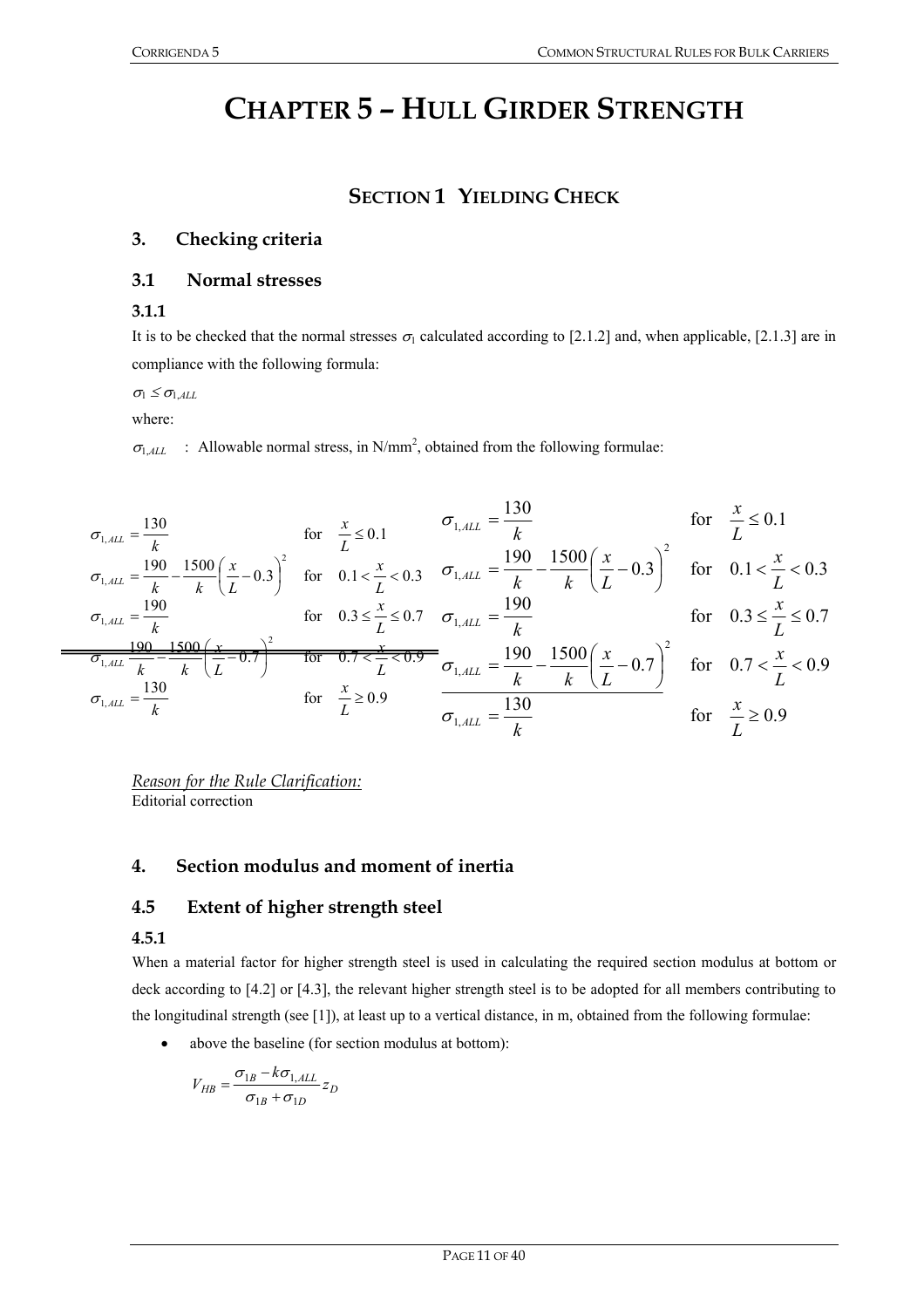• below a horizontal line located at a distance  $V_D$  (see [1.4.2]) above the neutral axis of the hull transverse section (for section modulus at deck):

$$
V_{HD} = \frac{\sigma_{1D} - k\sigma_{1,ALL}}{\sigma_{1B} + \sigma_{1D}} (N + V_D)
$$

where:

 $\sigma_{1B}$ ,  $\sigma_{1D}$ : Normal stresses, in N/mm<sup>2</sup>, at bottom and deck, respectively, calculated according to [2.1.2]

*z*<sub>D</sub> : *Z* co-ordinate, in m, of the strength deck defined in [1.3], with respect to the reference co-ordinate system defined in Ch 1, Sec 4, [4]

*Reason for the Rule Clarification:* Editorial correction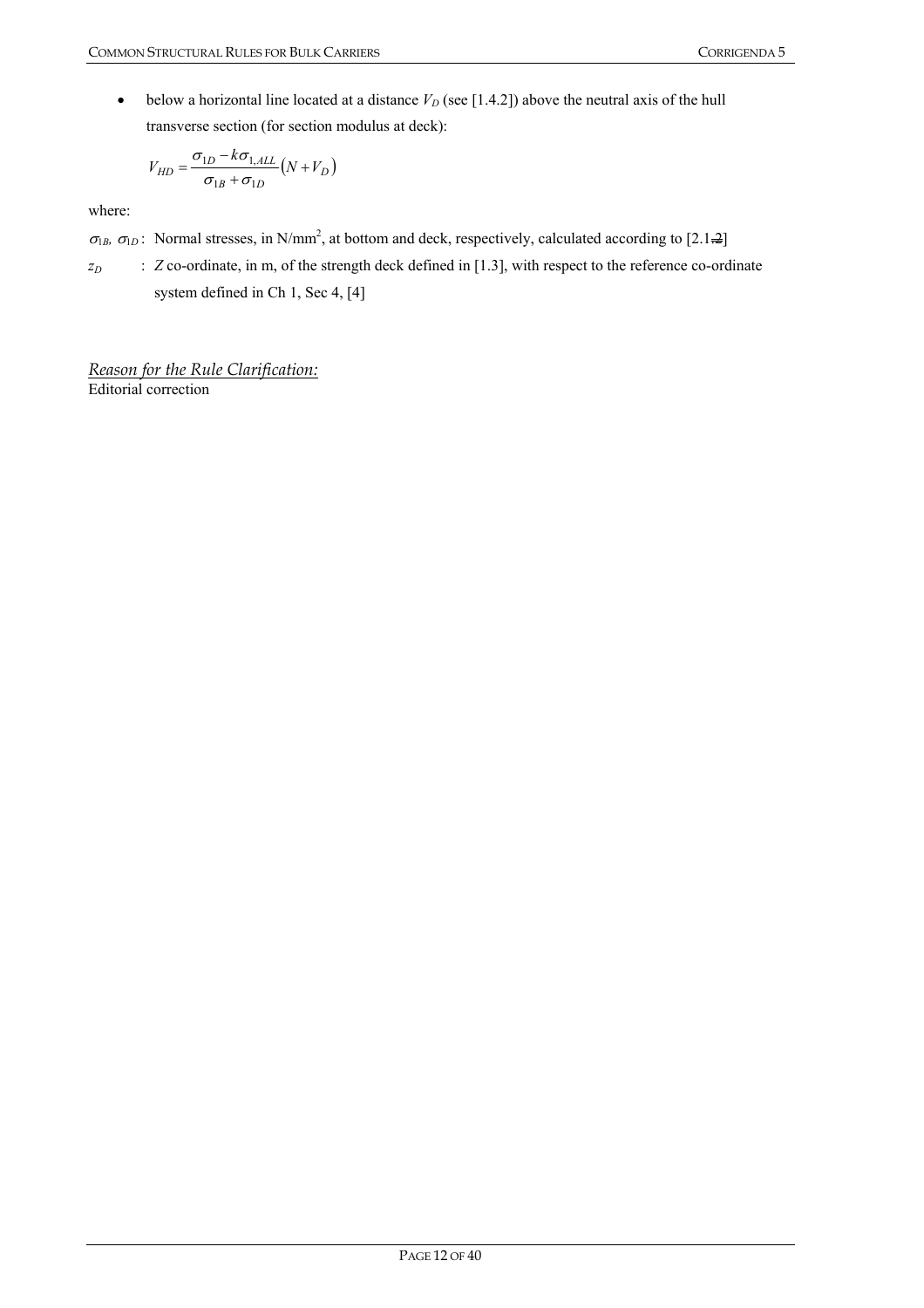# **APPENDIX 1 - HULL GIRDER ULTIMATE STRENGTH**

## **Symbols**

For symbols not defined in this Appendix, refer to Ch 1, Sec 4.

 $I_Y$  : Moment of inertia, in  $m^4$ , of the hull transverse section around its horizontal neutral axis, to be calculated according to Ch 5, Sec 1, [1.5.1]

 $Z_{AB}$ ,  $Z_{AD}$ : Section moduli, in  $\epsilon \mathbf{m}^3$  at bottom and deck, respectively, defined in Ch 5, Sec 1, [1.4.2].

*Reason for the Rule Clarification:* Editorial correction

# **2. CRITERIA FOR THE CALCULATION OF THE CURVE** *M-Χ*

# **2.1 Simplified method based on incremental-iterative approach**

## **2.1.2 Assumption**

In applying the procedure described in [2.1.1], the following assumptions are generally to be made:

- the ultimate strength is calculated at hull transverse sections between two adjacent transverse webs.
- the hull girder transverse section remains plane during each curvature increment.
- the hull material has an elasto-plastic behaviour.
- the hull girder transverse section is divided into a set of elements, which are considered to act independently.

These elements are:

- transversely framed plating panels and/or ordinary stiffeners with attached plating, whose structural behaviour is described in [2.2.1]
- hard corners, constituted by plating crossing, whose structural behaviour is described in [2.2.2].
- according to the iterative procedure, the bending moment  $M_i$  acting on the transverse section at each curvature value  $\chi_i$  is obtained by summing the contribution given by the stress  $\sigma$  acting on each element. The stress *σ*, corresponding to the element strain *ε*, is to be obtained for each curvature increment from the nonlinear load-end shortening curves *σ- ε* - of the element.

These curves are to be calculated, for the failure mechanisms of the element, from the formulae specified in [2.2]. The stress *σ* is selected as the lowest among the values obtained from each of the considered load-end shortening curves *σ- ε*.

The procedure is to be repeated until the value of the imposed curvature reaches the value  $\chi_F$ , in m<sup>-1</sup>, in hogging and sagging condition, obtained from the following formula:

$$
\chi_F = \pm 0.003 \frac{M_Y}{E I_Y}
$$

where:

 $M_Y$ : the lesser of the values  $M_{Y1}$  and  $M_{Y2}$ , in kN.m:

$$
M_{Y1} = 10^{-3} R_{\text{eff}} Z_{AB} \qquad M_{Y1} = 10^{3} R_{\text{eff}} Z_{AB}
$$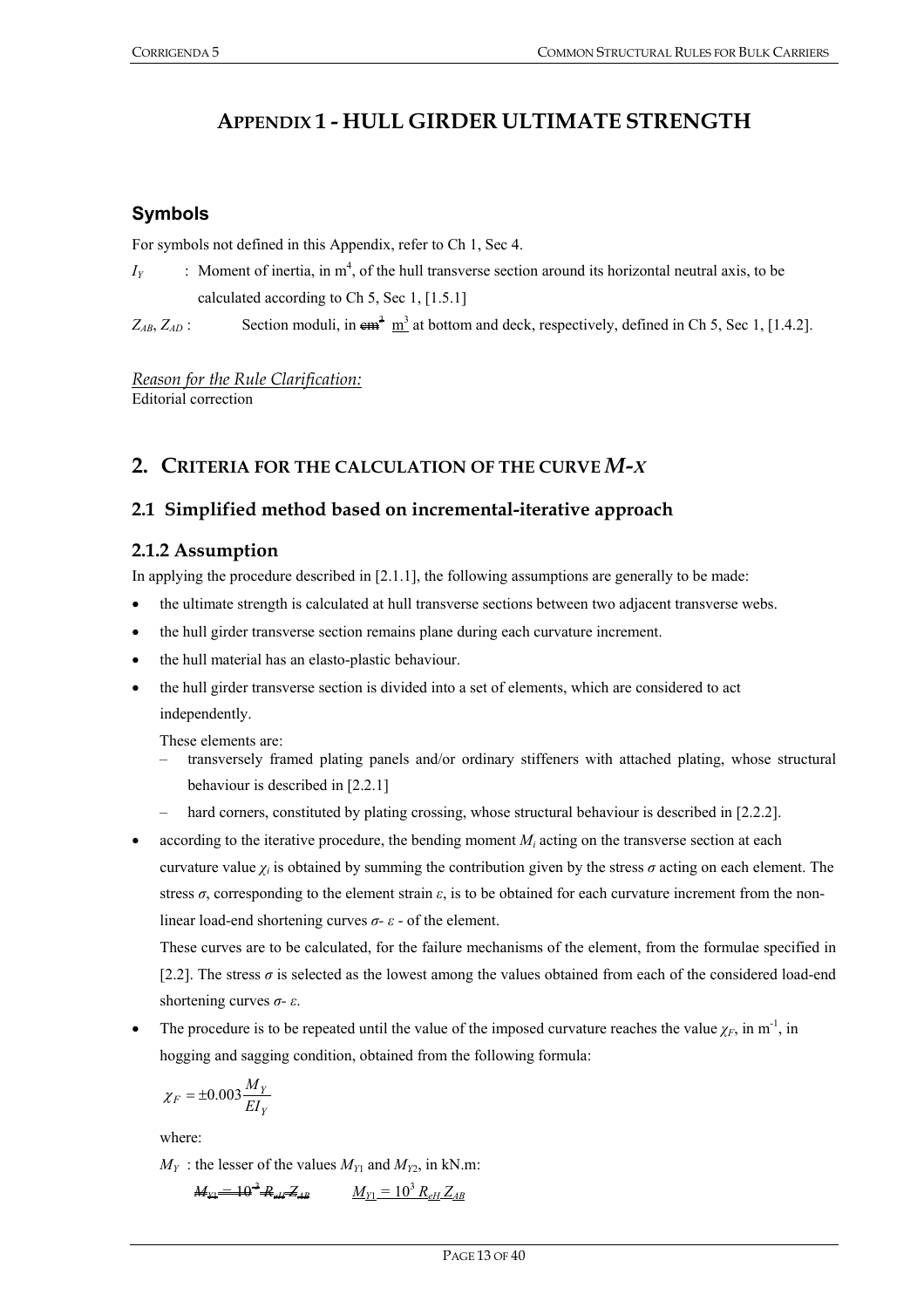#### $M_{22}$   $=$   $\frac{10^{3}}{2}$   $R_{a1}$   $Z_{40}$  *ReH ZAD MY*2 *=*10<sup>3</sup>  *ReH ZAD*

If the value  $\chi_F$  is not sufficient to evaluate the peaks of the curve  $M-\chi$ , the procedure is to be repeated until the value of the imposed curvature permits the calculation of the maximum bending moments of the curve.

*Reason for the Rule Clarification:* Editorial correction

#### **2.2 Load-end shortening curves** σ*-*<sup>ε</sup>

#### **2.2.6 Web local buckling of ordinary stiffeners made of flanged profiles**

The equation describing the load-end shortening curve  $\epsilon_{CR1}$  <del>σ</del>*<sub>CR3</sub>* ε for the web local buckling of flanged ordinary stiffeners composing the hull girder transverse section is to be obtained from the following formula:

$$
\sigma_{CR3} = \Phi R_{eH} \frac{10^3 b_E t_p + h_{we} t_w + b_f t_f}{10^3 s t_p + h_w t_w + b_f t_f}
$$

where

 $\Phi$  : Edge function defined in [2.2.3]

 $b_E$  : Effective width, in m, of the attached shell plating, defined in [2.2.4]

*h<sub>we</sub>* : Effective height, in mm, of the web, equal to:

$$
h_{we} = \left(\frac{2.25}{\beta_w} - \frac{1.25}{\beta_w^2}\right) h_w \qquad \text{for } \beta_w > 1.25
$$

$$
h_{we} = h_w \qquad \qquad \text{for } \beta_w \le 1.25
$$

$$
\beta_w = \frac{h_w}{t_w} \sqrt{\frac{\varepsilon R_{eH}}{E}}
$$

 $\varepsilon$  : Relative strain defined in [2.2.3]

#### *Reason for the Rule Clarification:* Editorial correction

#### **2.2.8 Plate buckling**

The equation describing the load-end shortening curve *σCR*5*-ε* for the buckling of transversely stiffened panels composing the hull girder transverse section is to be obtained from the following formula:

$$
\sigma_{CRS} = \min \left\{ \frac{R_{eH} \Phi}{R_{eH} \left[ \frac{s}{\ell} \left( \frac{2.25}{\beta_E} - \frac{1.25}{\beta_E^2} \right) + 0.1 \left( 1 - \frac{s}{\ell} \right) \left( 1 + \frac{1}{\beta_E^2} \right)^2 \right] \right\}
$$

where:

 $\Phi$  : Edge function defined in [2.2.3].

$$
\beta_E
$$
  $\therefore$  Coefficient defined in [2.2.4].  $\beta_E = 10^3 \frac{s}{t_p} \sqrt{\frac{\varepsilon R_{eH}}{E}}$ 

s: plate breadth, in m, taken as the spacing between the ordinary stiffeners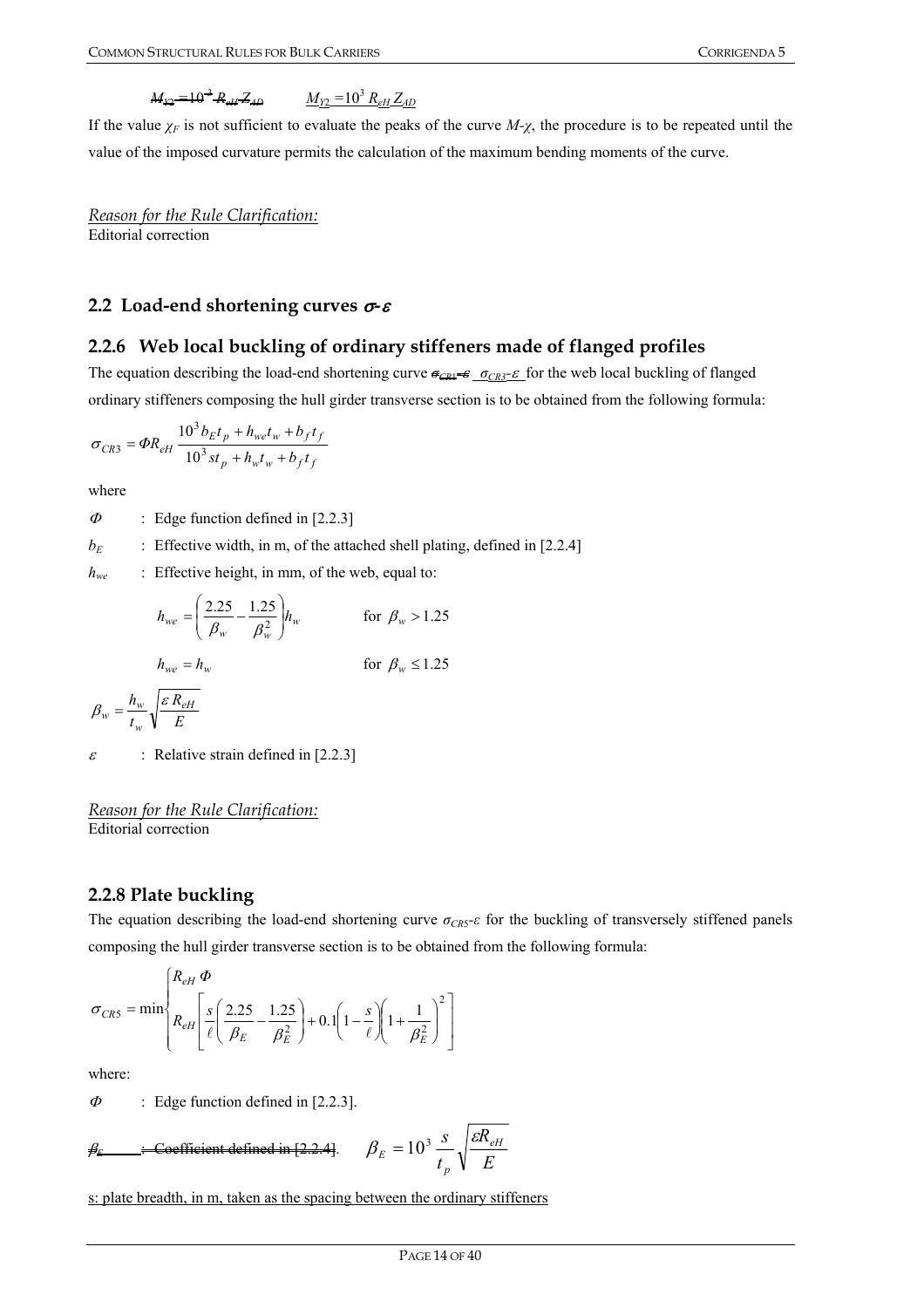$l$ : longer side of the plate, in m.

# *Reason for the Rule Clarification:*

Clarification of the formula (Refer to KC ID 428)

Note: Users are reminded that the formula in Chapter 5, Appendix 1, 2.2.8, was corrected by Rule Change Notice No.1, November 2007.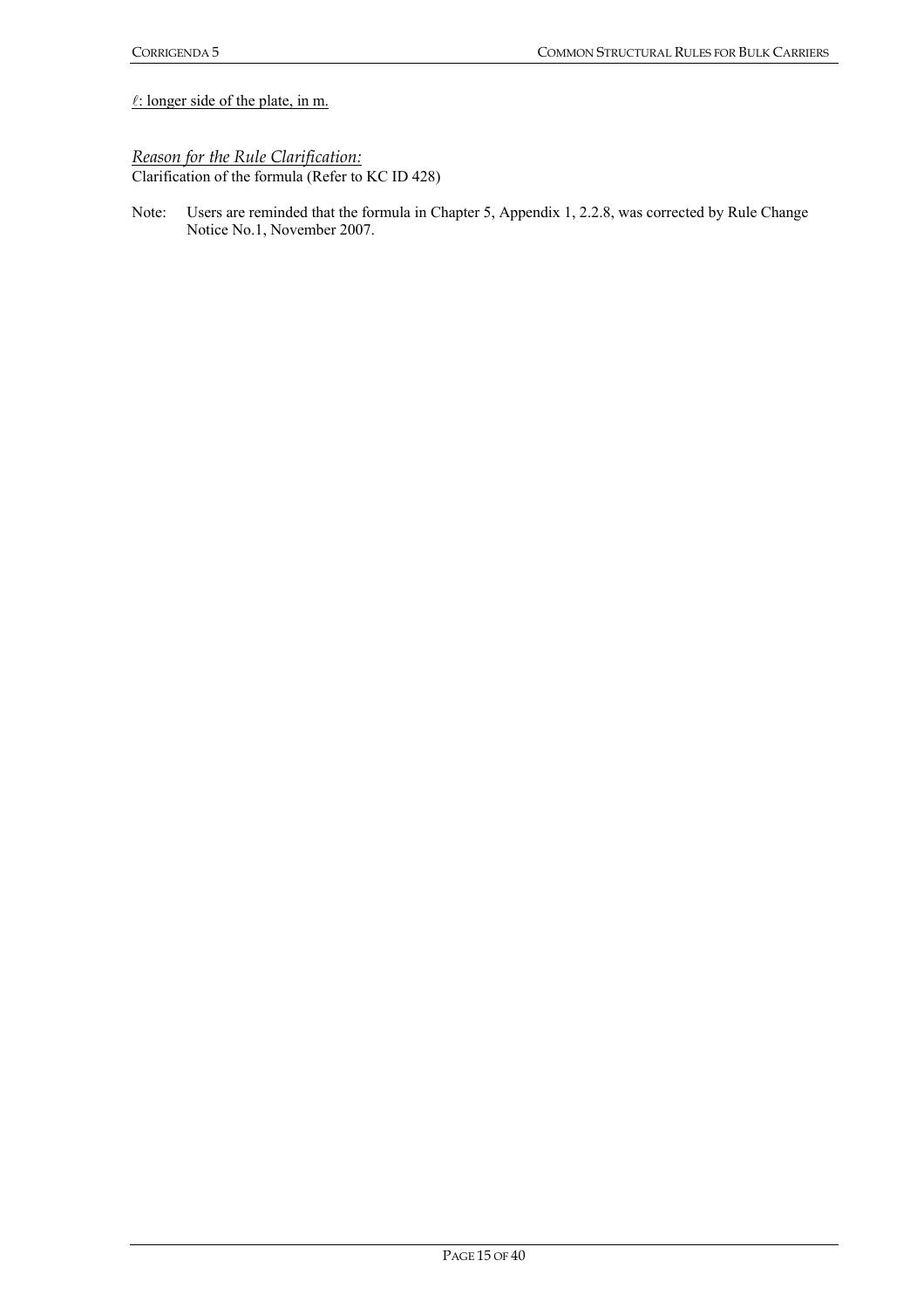# **CHAPTER 6 – HULL SCANTLINGS**

# **SECTION 1 PLATING**

#### **2. Sheer strake**

#### **2.5 Welded sheer strake**

# **2.5.3 Net thickness of the sheer strake in way of breaks of long effective superstructures**

The net thickness of the sheer strake is to be increased in way of breaks of long effective superstructures occurring within 0.5*L* amidships, over a length of about one sixth of the ship's breadth on each side of the superstructure end.

This increase in net thickness is to be equal to 40% of the net thickness of sheer strake, but need not exceed 4.5 mm.

Where the breaks of superstructures occur outside 0.5*L* amidships, the increase in net thickness may be reduced to 30%, but need not exceed 2.5 mm.

# **2.5.4 Net thickness of the sheer strake in way of breaks of short non-effective superstructures**

The net thickness of the sheer strake is to be increased in way of breaks of short non-effective superstructures occurring within 0.6*L* amidships, over a length of about one sixth of the ship's breadth on each side of the superstructure end.

This increase in net thickness is to be equal to 15% of the net thickness of sheer strake, but need not exceed 4.5 mm.

#### *Reason for the Rule Clarification:*

This correction is made to be in line with the definition specified in Ch 9 Sec 4 [1.1.5] (Refer to KC ID 518). Similar correction is made for "short superstructure".

## **3. STRENGTH CHECK OF PLATING SUBJECTED TO LATERAL PRESSURE**

#### **3.1 Load model**

#### **3.1.3 Lateral pressure in flooded conditions**

The lateral pressure in flooded conditions  $p_F$  is defined in Ch 4, Sec 6, [3.2.1].

#### *Reason for the Rule Clarification:*

This correction is made for the clarification of the lateral pressure in flooding condition to be considered. (Refer to KC ID 402)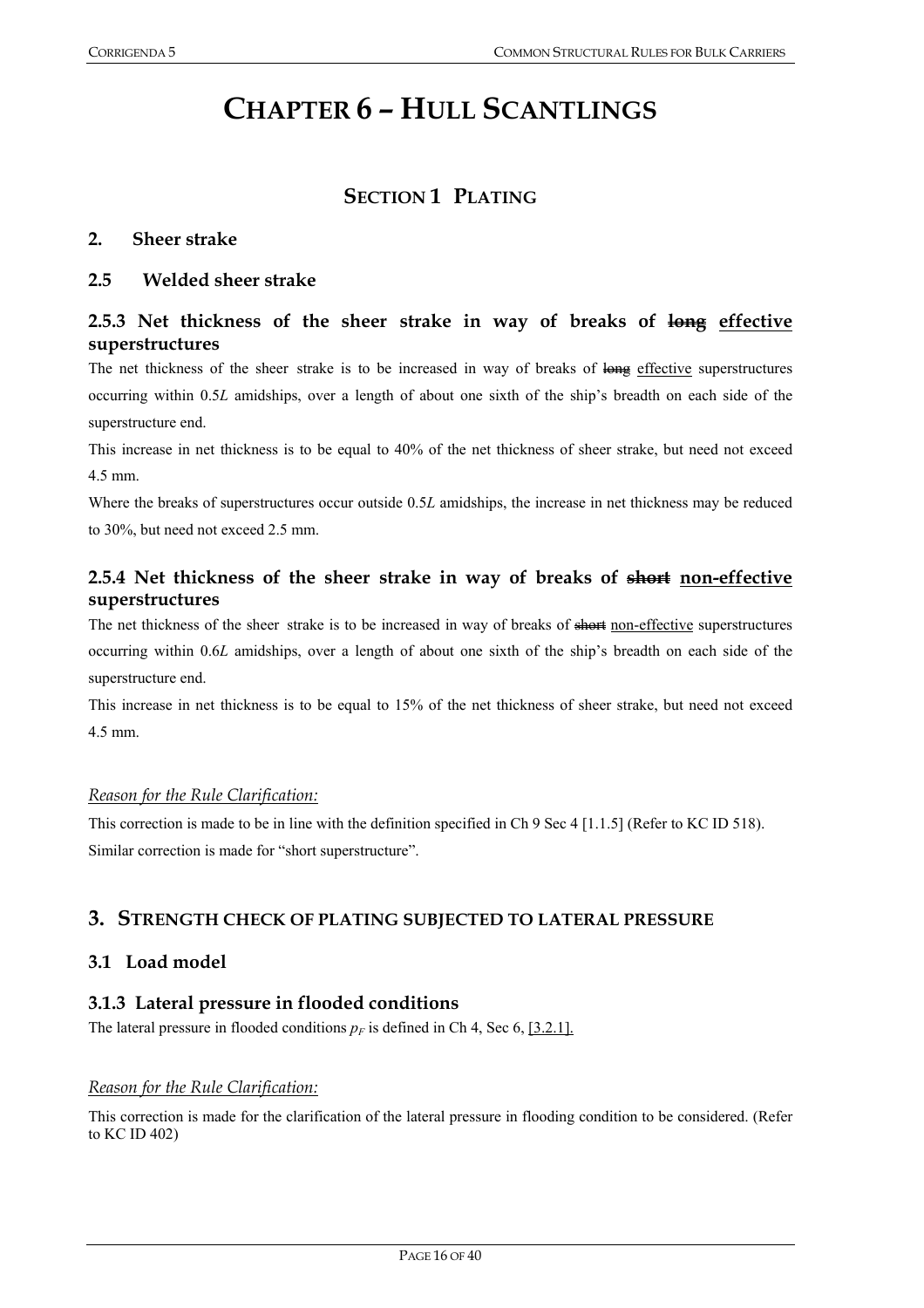# **SECTION 2 - ORDINARY STIFFENERS**

# **3. YIELDING CHECK**

# **3.1 Load model**

# **3.1.3 Lateral pressure in flooded conditions**

The lateral pressure in flooded conditions  $p_F$  is defined in Ch 4, Sec 6, [3.2.1].

*Reason for the Rule Clarification:* 

This correction is made for the clarification of the lateral pressure in flooding condition to be considered. (Refer to KC ID 402)

# **3.4 Upper and lower connections of side frames of single side bulk carriers**

# **3.4.1**

The section moduli of the:

- side shell and hopper tank longitudinals that support the lower connecting brackets,
- side shell and topside tank longitudinals that support the upper connecting brackets

are to be such that the following relationship is separately satisfied for each lower and upper connecting bracket (see also Ch 3, Sec 6, Fig 22):

$$
\sum_n w_i d_i \geq \alpha_T \, \frac{\left(p_S + p_W\right)\ell^2\ell_1^2}{16R_Y}
$$

where:

| n          | : Number of the longitudinal stiffeners of side shell and hopper / topside tank that support the lower /        |
|------------|-----------------------------------------------------------------------------------------------------------------|
|            | upper end connecting bracket of the side frame, as applicable                                                   |
| $W_i$      | : Net section modulus, in $cm3$ , of the i-th longitudinal stiffener of the side shell or hopper / topside tank |
|            | that support the lower / upper end connecting bracket of the side frame, as applicable                          |
| $d_i$      | : Distance, in m, of the above i-th longitudinal stiffener from the intersection point of the side shell and    |
|            | hopper /topside tank                                                                                            |
| $\ell_1$   | : Spacing, in m, of transverse supporting webs in hopper / topside tank, as applicable                          |
| $R_{\nu}$  | : Lowest value of equivalent yield stress, in $N/mm^2$ , among the materials of the longitudinal stiffeners     |
|            | of side shell and hopper / topside tanks that support the lower / upper end connecting bracket of the           |
|            | side frame                                                                                                      |
| $\alpha_T$ | : Coefficient taken equal to:                                                                                   |
|            | $\alpha_T$ = 150 for the longitudinal stiffeners supporting the lower connecting brackets                       |
|            | $\alpha_T$ = 75 for the longitudinal stiffeners supporting the upper connecting brackets                        |
| $\ell$     | : Side frame span, in m, as defined in $[3.3.1]$ .                                                              |
|            | $p_S, p_W$ : Still water and wave pressures as those for the side frame.                                        |
|            |                                                                                                                 |
|            |                                                                                                                 |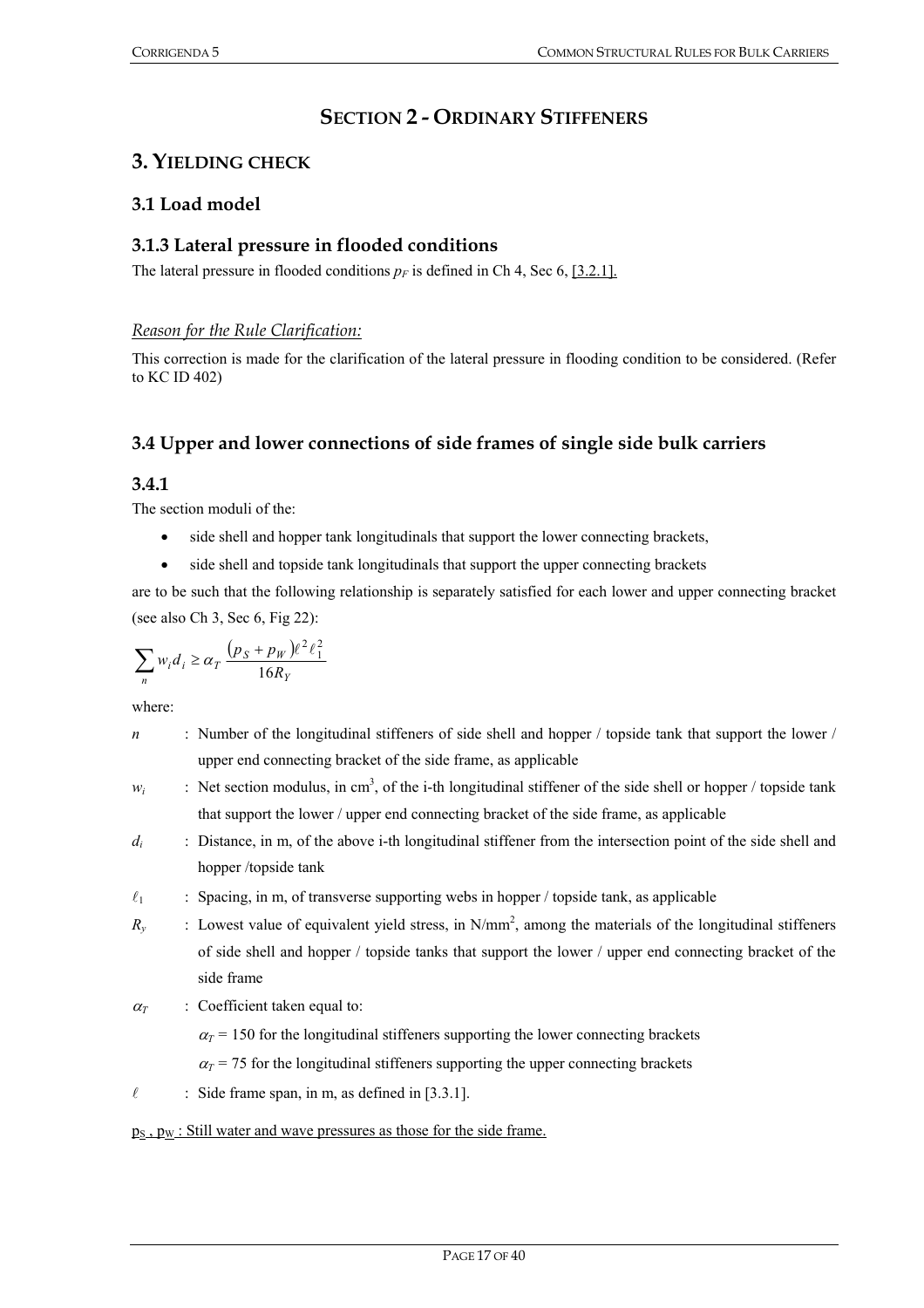#### *Reason for the Rule Clarification:*

This correction is made for the clarification of the pressures for upper and lower connections if side frames. (Refer to KC ID 216)

# **4. WEB STIFFENERS OF PRIMARY SUPPORTING MEMBERS**

# **4.1 Net scantlings**

### **4.1.3 Connection ends of web stiffeners**

Where the web stiffeners of primary supporting members are welded to ordinary stiffener face plates, the stress at ends of web stiffeners of primary supporting members in water ballast tanks, in  $N/mm^2$ , is to comply with the following formula when no bracket is fitted :

$$
\sigma\!\leq\!175
$$

where:

$$
\sigma = 1.1 K_{con} K_{longi} K_{stiff} \frac{\Delta \sigma}{\cos \theta}
$$

*K<sub>con</sub>* : Coefficient considering stress concentration, taken equal to:

 $K_{cor} = 3.5$  for stiffeners in the double bottom or double side space (see Fig 8)

 $K_{con} = 4.0$  for other cases (e.g. hopper tank, top side tank, etc.) (see Fig 8)

*K*<sub>longi</sub> : Coefficient considering shape of cross section of the longitudinal, taken equal to:

 $K_{longi} = 1.0$  for symmetrical profile of stiffener (e.g. T-section, flat bar)

 $K_{longi} = 1.3$  for asymmetrical profile of stiffener (e.g. angle section, bulb profile)

 $K_{\text{stiff}}$  : Coefficient considering the shape of the end of the stiffener, taken equal to:

 $K_{stiff} = 1.0$  for standard shape of the end of the stiffener (see Fig 9)

 $K_{\text{stiff}} = 0.8$  for the improved shape of the end of the stiffener (see Fig 9)

- $\theta$  : As given in Fig 10
- $\Delta \sigma$  : Stress range, in N/mm<sup>2</sup>, transferred from longitudinals into the end of web stiffener, as obtained from the following formula:

$$
\Delta \sigma = \frac{2W}{0.322h'[(A_{w1}/\ell_1) + (A_{w2}/\ell_2)] + A_{s0}}
$$

- *W* : Dynamic load, in N, as obtained from the following formula:  $W = 1000(\ell - 0.5s)$ sp
- *p* : Maximum inertial pressure due to liquid in the considered compartment where the web stiffener is located according to Ch 4 Sec 6 [2.2.1], in kN/m<sup>2</sup>, of the probability level of  $10^{-4}$ , calculated at mid-span of the ordinary stiffener
- $\ell$  : Span of the longitudinal, in m
- *s* : Spacing of the longitudinal, in m

 $A_{s0}$ ,  $A_{w1}$ ,  $A_{w2}$ : Geometric parameters as given in Fig 10, in mm<sup>2</sup>

 $\ell_1, \ell_2$ : Geometric parameters as given in Fig 10, in mm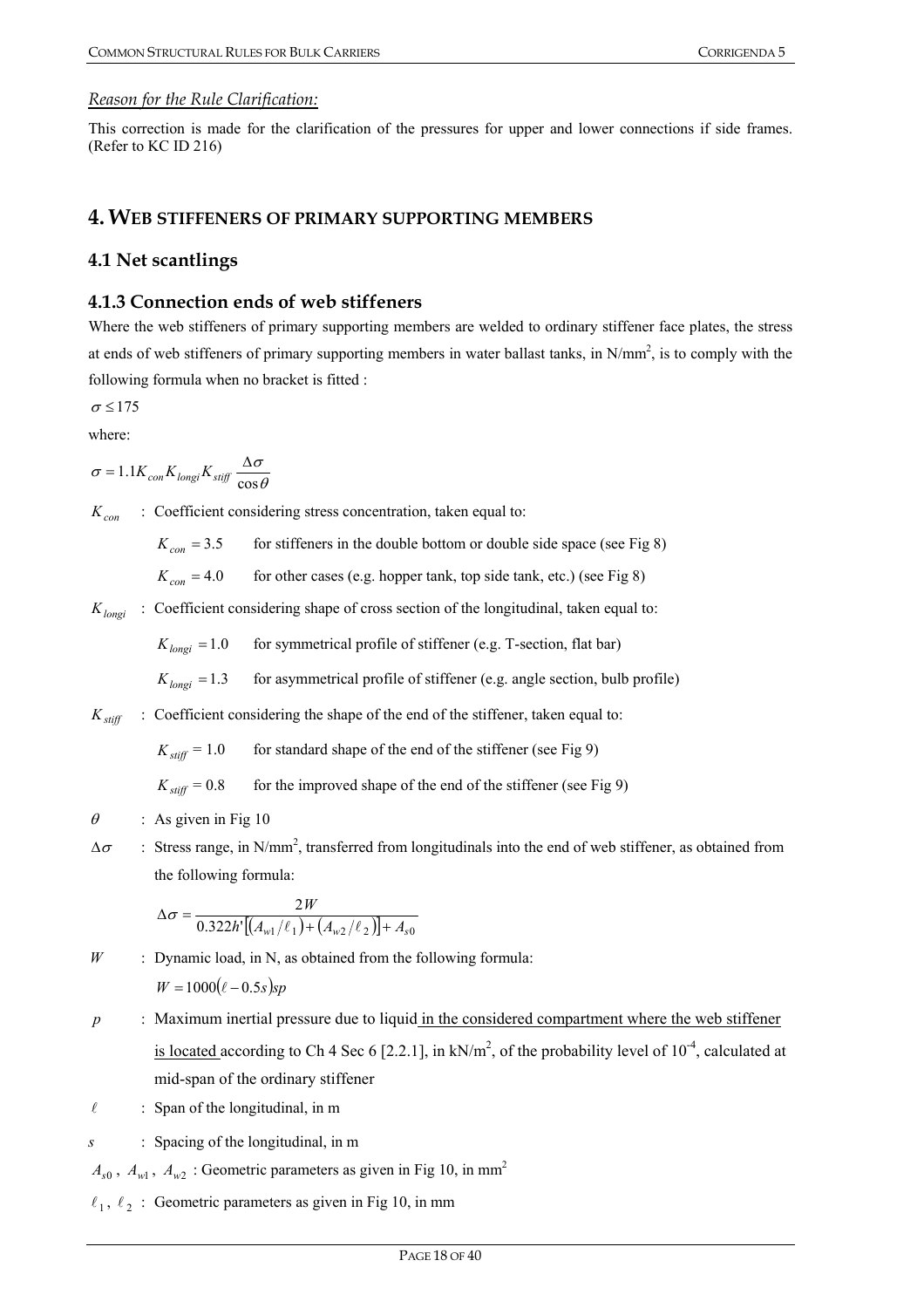*h*' : As obtained from following formula, in mm:

$$
h'=h_s+h_0'
$$

- *hs* : As given in Fig 10, in mm
- $h_0$ ' : As obtained from the following formula, in mm

| $h_0' = 0.636b'$    | for $b' \le 150$ |
|---------------------|------------------|
| $h_0' = 0.216b'+63$ | for $150 < b'$   |

*b*' : Smallest breadth at the end of the web stiffener, in mm, as shown in Fig 10

#### *Reason for the Rule Clarification:*

This correction is made for the clarification of the pressure to be applied in the calculation of dynamic load transferred from the ordinary stiffeners to the ends of web stiffeners of the primary supporting members in water ballast tanks. (Refer to KC ID 327)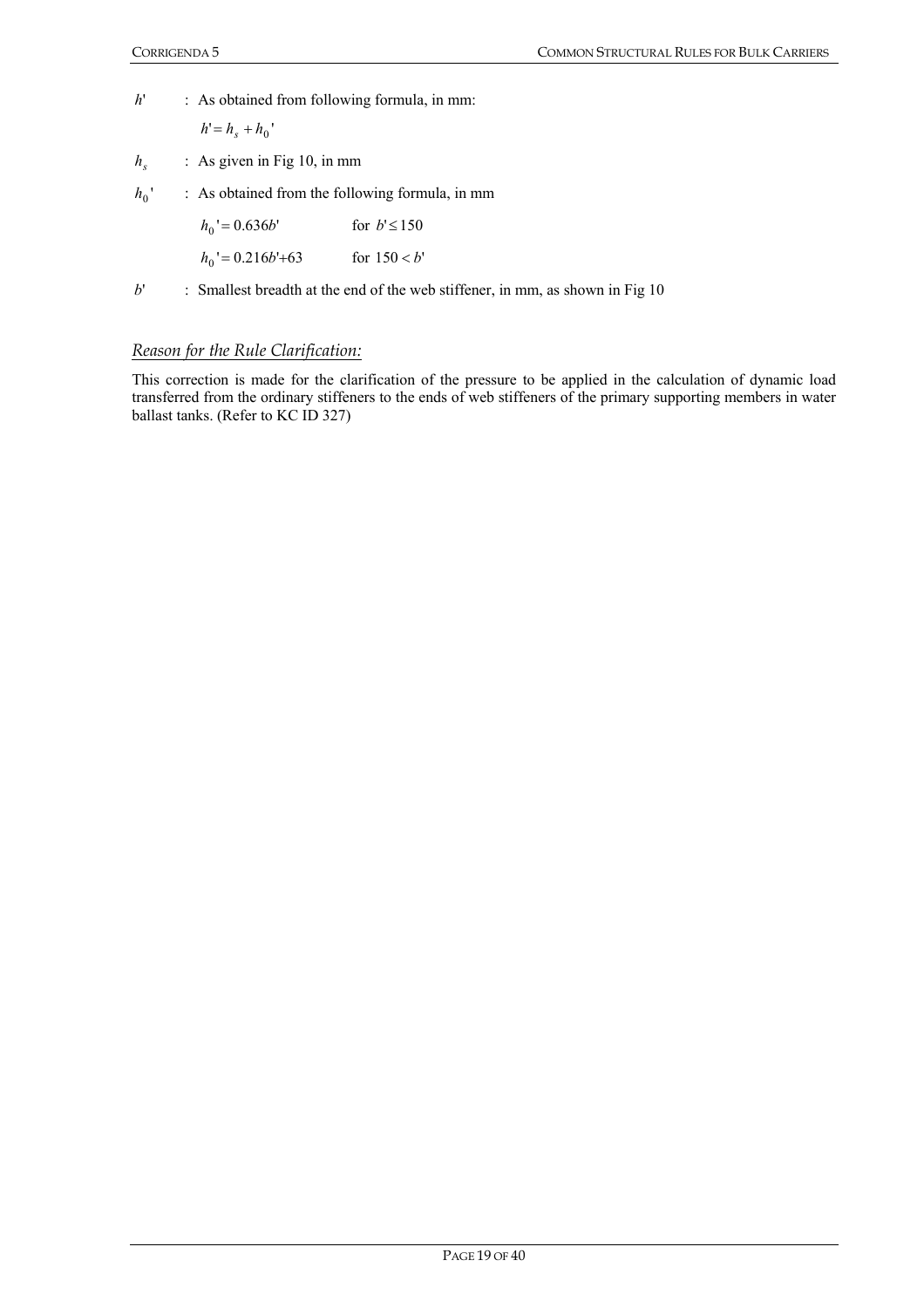# **SECTION 3 BUCKLING & ULTIMATE STRENGTH OF ORDINARY STIFFENERS AND STIFFENED PANELS**

# **Symbols**

For symbols not defined in this Section, refer to Ch 1, Sec 4.

In this section, compressive and shear stresses are to be taken positive, tension stresses are to be taken negative.

- *a* : Length in mm of the longer side of the partial plate field in general or length in mm of the side of the partial plate field according Table 2, BLC 3 - 10
- *b* : Length in mm of the shorter side of the partial plate field in general or length in mm of the side of the partial plate field according Table 2, BLC 3 - 10
- $\alpha$  : Aspect ratio of elementary plate panel, taken equal to:

$$
\alpha = \frac{a}{b}
$$

*n* : Number of elementary plate panel breadths within the partial or total plate panel



longitudinal: stiffener in the direction of the length a transverse : stiffener in the direction of the breath b

**Figure 1: General arrangement of panel** 

# *Reason for the Rule Clarification:*

This correction is made for the clarification of the definition of the dimensions a and b. (Refer to KC ID 360)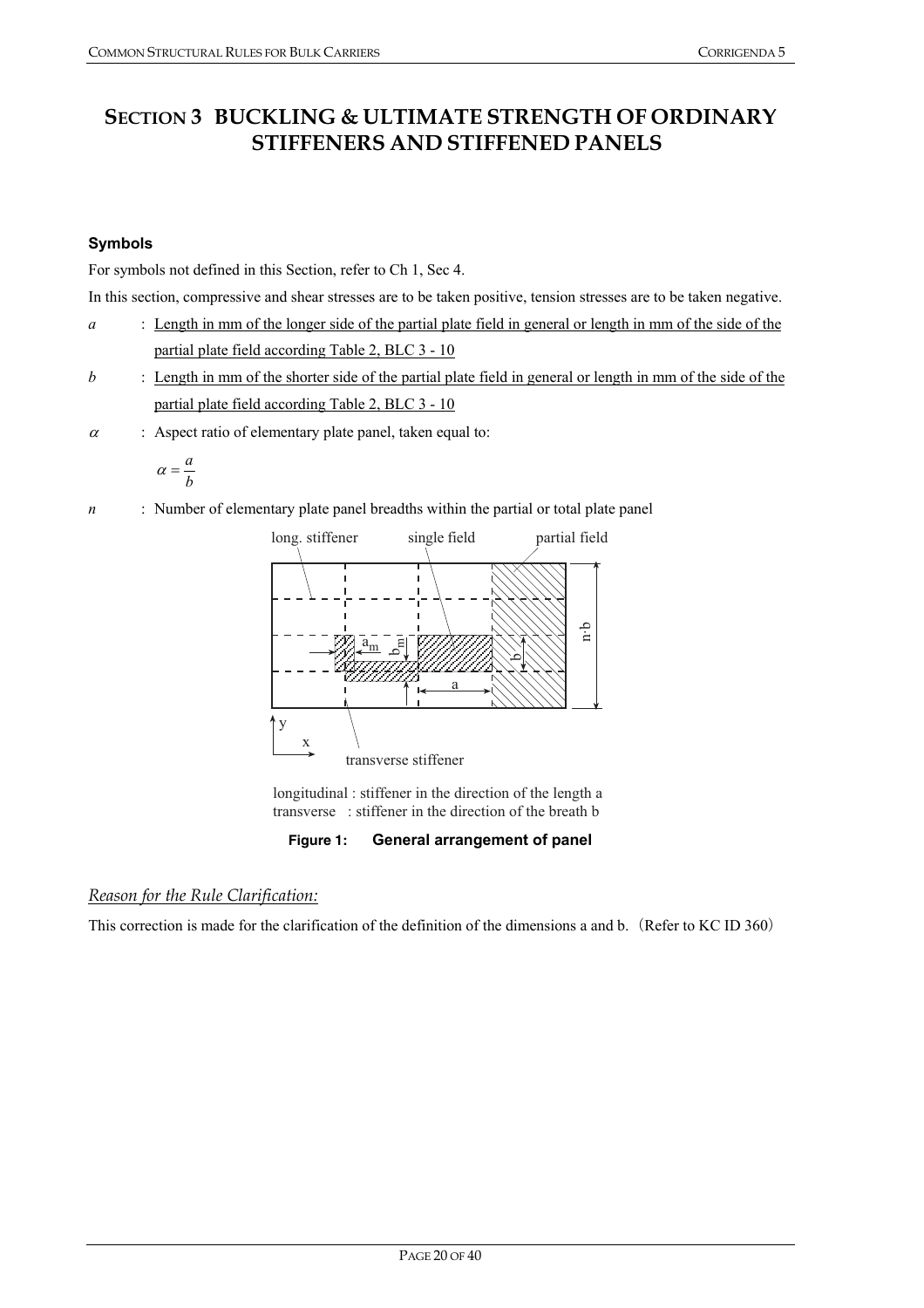| <b>Buckling-</b><br><b>Load Case</b>                       | Aspect ratio<br>$\frac{b}{R}$              | <b>Buckling factor K</b>                                                                                                                                                | Reduction factor <b>K</b>                                                                                                                                                                         |  |
|------------------------------------------------------------|--------------------------------------------|-------------------------------------------------------------------------------------------------------------------------------------------------------------------------|---------------------------------------------------------------------------------------------------------------------------------------------------------------------------------------------------|--|
| 1a                                                         | $\frac{b}{R} \leq 1.63 \sqrt{\frac{R}{m}}$ | $\frac{(Rt)^{0.175}}{0.175}$                                                                                                                                            |                                                                                                                                                                                                   |  |
| 1 <sub>b</sub>                                             |                                            |                                                                                                                                                                         | for $\lambda \leq 0.4$ <sup>2</sup><br>$\kappa_x = 1$<br>$\kappa_x = 1.274 - 0.686 \cdot \lambda$<br>for $0.4 < \lambda \leq 1.2$                                                                 |  |
| with<br>$\sigma_r = \frac{p_e \cdot R}{r}$                 | R                                          | $K = 0.3 \frac{B}{R^2}$                                                                                                                                                 | $\kappa_{x} = \frac{0.65}{\lambda^{2}}$<br>for $\lambda > 1.2$                                                                                                                                    |  |
| $p_{a}$ = external pressure in<br>$[N/mm^2]$               |                                            |                                                                                                                                                                         |                                                                                                                                                                                                   |  |
| 1a                                                         |                                            | $\frac{b}{R} \le 1.63 \sqrt{\frac{R}{t}}$ $K = \frac{b}{\sqrt{R t}} + 3 \frac{(R t)^{0.175}}{b^{0.35}}$                                                                 | for $\lambda \leq 0.4$ <sup>2</sup><br>$\kappa_x = 1$<br>$\kappa_x = 1.274 - 0.686 \cdot \lambda$<br>for $0.4 < \lambda \leq 1.2$                                                                 |  |
| 1b<br>with<br>$p_{a}$ = external pressure in<br>$[N/mm^2]$ |                                            | $rac{b}{R} > 1.63 \sqrt{\frac{R}{t}}$ $K = 0.3 \frac{b^2}{R^2} + 2.25 \left(\frac{R^2}{bt}\right)^2$                                                                    | $\kappa_{x} = \frac{0.65}{r^2}$<br>for $\lambda > 1.2$                                                                                                                                            |  |
| $\overline{2}$                                             | $\frac{b}{R} \leq 0.5 \sqrt{\frac{R}{t}}$  | $K = 1 + \frac{2}{3} \frac{b^2}{Rt}$                                                                                                                                    | for $\lambda \leq 0.25$ <sup>2</sup><br>$\kappa_y = 1.233 - 0.933 \cdot \lambda$ for $0.25 < \lambda \le 1$                                                                                       |  |
|                                                            |                                            |                                                                                                                                                                         | for $1 < \lambda \leq 1.5$<br>for $\lambda > 1.5$                                                                                                                                                 |  |
| 3                                                          |                                            | $\frac{b}{R} \le \sqrt{\frac{R}{t}} \qquad K = \frac{0.6 \cdot b}{\sqrt{R t}} + \frac{\sqrt{R t}}{b} - 0.3 \frac{R t}{b^2}$                                             |                                                                                                                                                                                                   |  |
|                                                            |                                            | $\frac{b}{R} > \sqrt{\frac{R}{t}}$ $K = 0.3 \frac{b^2}{R^2} + 0.291 \left(\frac{R^2}{bt}\right)^2$                                                                      | as in load case 1a                                                                                                                                                                                |  |
| $\overline{\mathbf{4}}$                                    |                                            | $\frac{b}{R} \le 8.7 \sqrt{\frac{R}{t}} \begin{bmatrix} K = K_{\tau} \sqrt{3} \\ K_{\tau} = \left[ 28.3 + \frac{0.67 b^3}{R^{1.5} t^{1.5}} \right]^{0.5} \end{bmatrix}$ | $\kappa_{\tau} = 1$<br>for $\lambda \leq 0.4$<br>$\kappa_{\tau} = 1.274 - 0.686 \cdot \lambda$<br>for $0.4 < \lambda \leq 1.2$<br>$\kappa_{\tau} = \frac{0.65}{\lambda^2}$<br>for $\lambda > 1.2$ |  |
|                                                            |                                            | $\frac{b}{R} > 8.7 \sqrt{\frac{R}{t}} \quad K_{\tau} = 0.28 \frac{b^2}{R_{\tau}/R_{\tau}}$                                                                              |                                                                                                                                                                                                   |  |

# **Table 3: Buckling and reduction factor for curved plate panel with R/t** ≤ **2500** <sup>1</sup>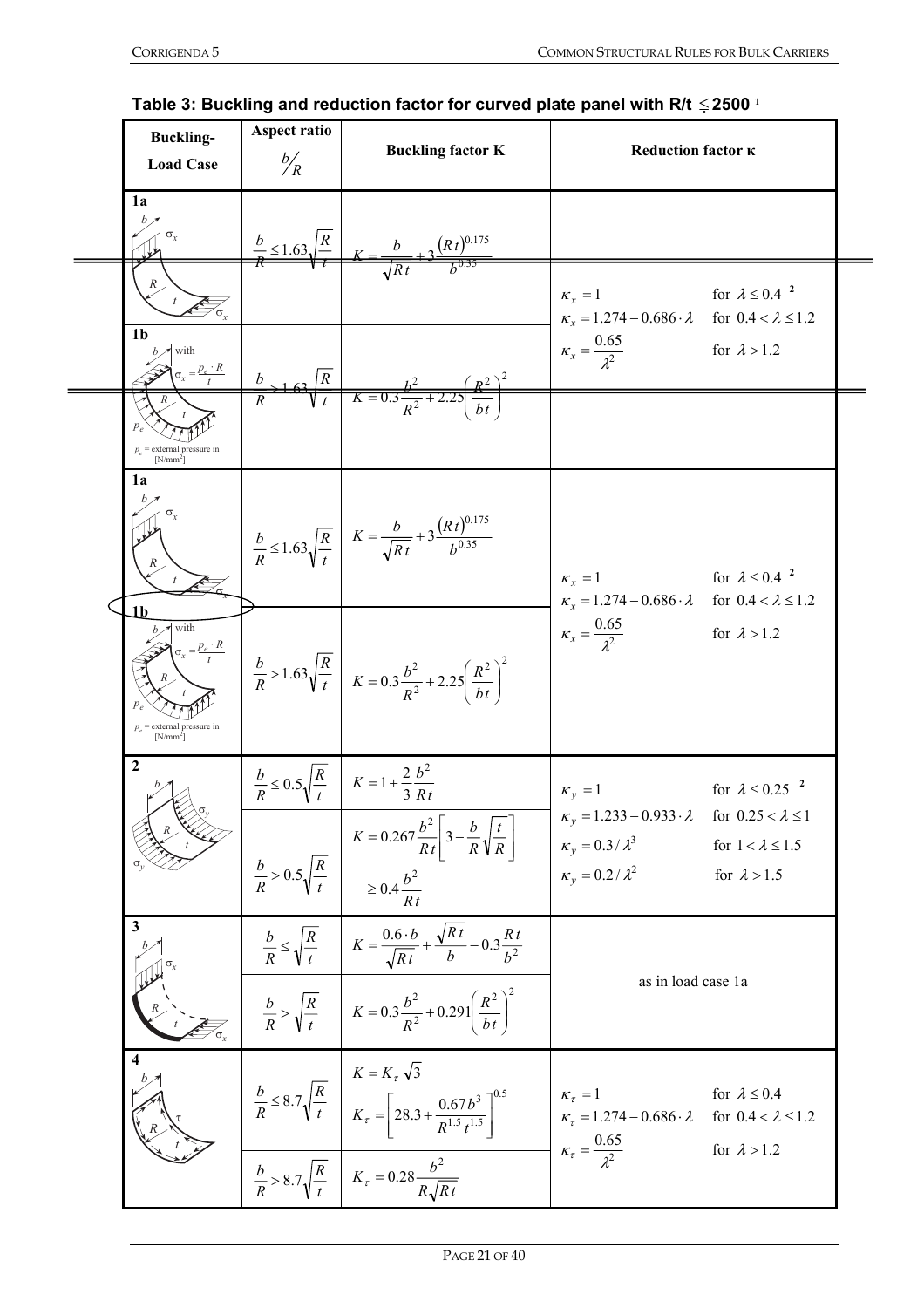| Explanations for boundary conditions<br>plate edge free<br>$\frac{1}{2} \frac{1}{2} \frac{1}{2} \frac{1}{2} \frac{1}{2} \frac{1}{2} \frac{1}{2} \frac{1}{2} \frac{1}{2} \frac{1}{2} \frac{1}{2} \frac{1}{2} \frac{1}{2} \frac{1}{2} \frac{1}{2} \frac{1}{2} \frac{1}{2} \frac{1}{2} \frac{1}{2} \frac{1}{2} \frac{1}{2} \frac{1}{2} \frac{1}{2} \frac{1}{2} \frac{1}{2} \frac{1}{2} \frac{1}{2} \frac{1}{2} \frac{1}{2} \frac{1}{2} \frac{1}{2} \frac{$<br>plate edge simply supported<br>- plate edge clamped |
|----------------------------------------------------------------------------------------------------------------------------------------------------------------------------------------------------------------------------------------------------------------------------------------------------------------------------------------------------------------------------------------------------------------------------------------------------------------------------------------------------------------|
| For curved plate fields with a very large radius the k-value need not to be taken less than for the<br>expanded plane field                                                                                                                                                                                                                                                                                                                                                                                    |
| For curved single fields, e.g. bilge strake, which are located within plane partial or total fields, the<br>reduction factor $\kappa$ may taken as follow:<br>Load case 1b: $\kappa_x = \frac{0.8}{\lambda^2} \le 1.0$ Load case 2: $\kappa_y = \frac{0.65}{\lambda^2} \le 1.0$                                                                                                                                                                                                                                |

# *Reason for the Rule Clarification:*

This correction is made for the clarification of the buckling check for the curved plate. (Refer to KC ID 483)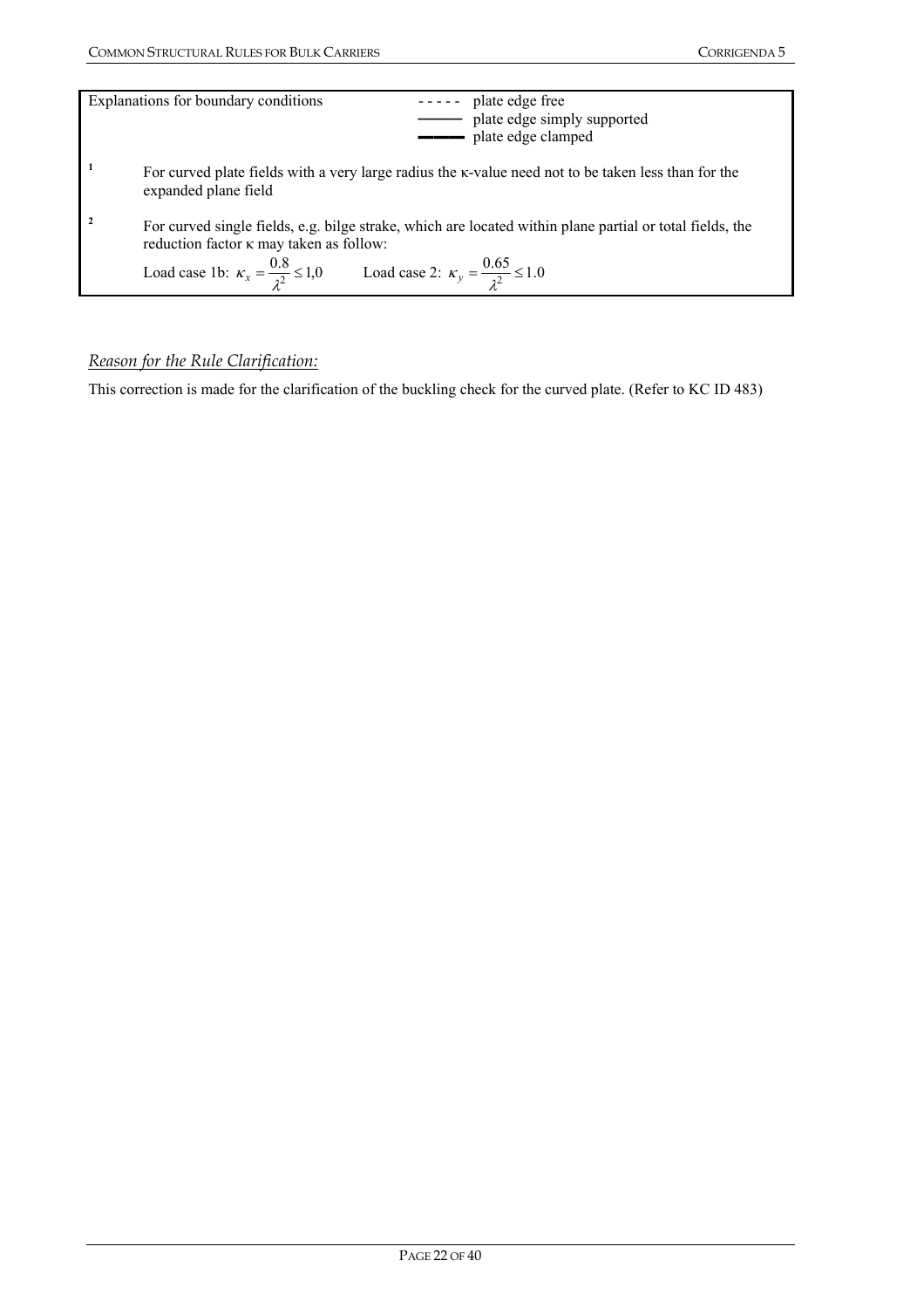# **SECTION 4 - PRIMARY SUPPORTING MEMBERS**

# **1. GENERAL**

# **1.1 Application**

## **1.1.1**

The requirements of this Section apply to the strength check of pillars and primary supporting members, subjected to lateral pressure and/or hull girder normal stresses for such members contributing to the hull girder longitudinal strength.

The yielding check is also to be carried out for such members subjected to specific loads.

#### *Reason for the Rule Clarification:*

Editorial correction is made for the clarification of application of the primary supporting members. (Refer to KC ID 525)

# **1.3 Primary supporting members for ships of 150 m or more in length L**

## **1.3.1**

For primary supporting members for ships having a length L of 150 m or more, the direct strength analysis is to be carried out according to the provisions specified in Ch 7, and the requirements in [4] are also to be complied with. In addition, the primary supporting members for **BC-A** and **BC-B** ships are to comply with the requirements in [3]  $\frac{and}{4}$ .

#### *Reason for the Rule Clarification:*

Editorial correction is made for the clarification of application of the primary supporting members. (Refer to KC ID 373)

# **2. Scantling of primary supporting members for ships of less than 150m in length (L)**

#### **2.3 Floors**

#### **2.3.1 Net web thickness**

The net thickness of floors in the double bottom structure, in mm, is not to be less than the greatest of either of the values  $t_1$  to  $t_3$  specified in the followings according to each location:

$$
t_1 = C_2 \frac{pSB_{DB}}{(d_0 - d_1)\tau_a} \left(\frac{2|y|}{B_{DB}'}\right) \left\{1 - 2\left(\frac{x - x_c}{l_{DB}}\right)^2\right\}, \text{ where } |x - x_c| \text{ is less than } 0.25\ell_{DB}, |x - x_c| \text{ is to be taken as}
$$

 $0.25\ell_{DB}$  and where *y* is less than  $B_{DB}^{'}/4$ , *y* is to be taken as  $\frac{1}{2}$  *B<sub>DB</sub>* / 4,

$$
t_2 = 1.75 \cdot \sqrt[3]{\frac{H^2 a^2 \tau_a}{C'_2} t_1}
$$

$$
t_3 = \frac{8.5 S_2}{\sqrt{k}}
$$

where :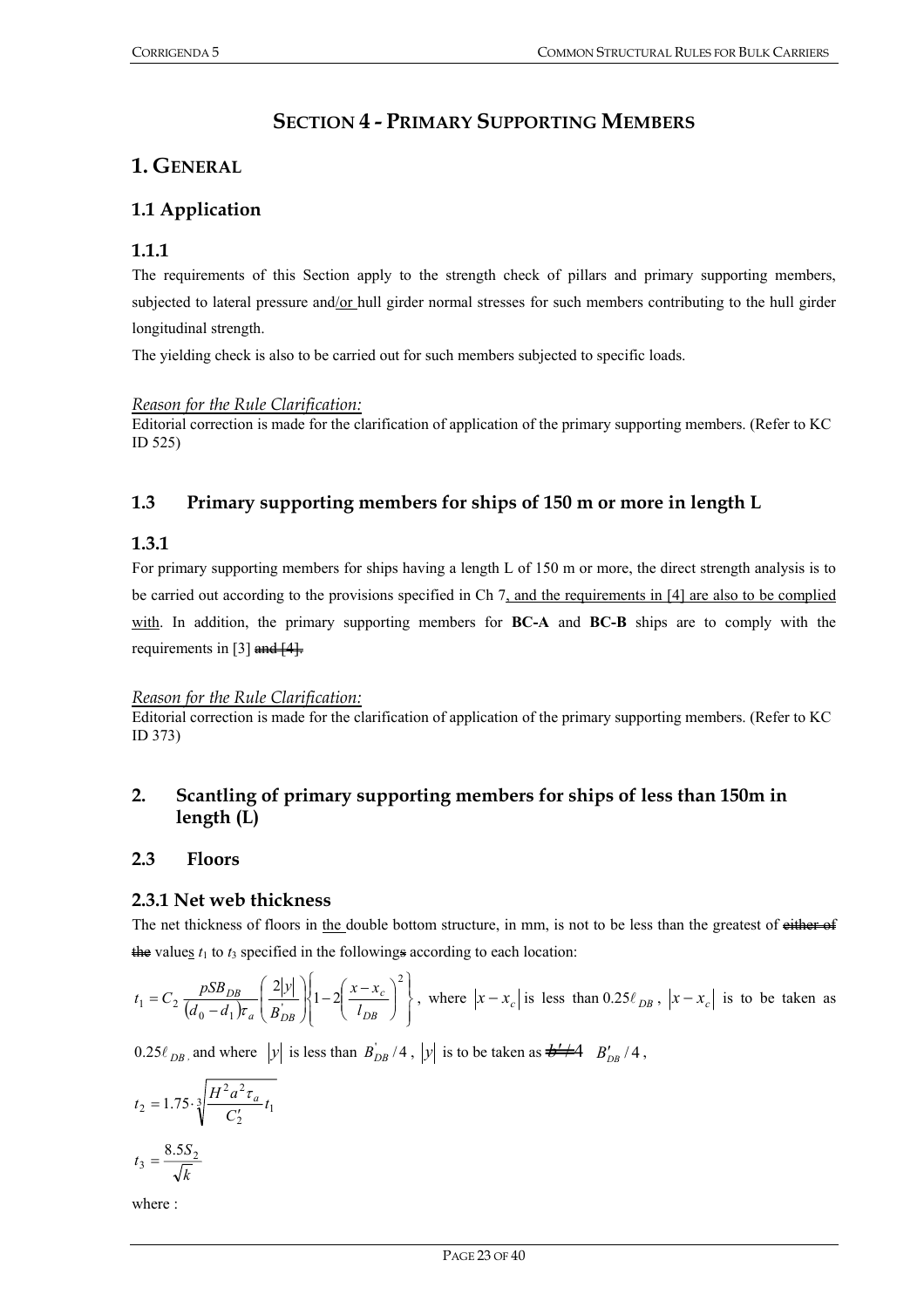- *S* : Spacing of solid floors, in m
- $d_0$  : Depth of the solid floor at the point under consideration in m
- $d_1$  : Depth of the opening, if any, at the point under consideration in m
- $B_{DR}^{'}$ **BDBB** : Distance between toes of hopper tanks at the position of the solid floor under consideration, in m
- *C*<sub>2</sub> : Coefficient obtained from Tab 5 depending on  $B_{DB}$  /  $\ell_{DB}$ . For intermediate values of  $B_{DB}$  /  $\ell_{DB}$ , *C*<sub>2</sub> is to be obtained by linear interpolation

 $p$ ,  $B_{DB}$ ,  $x_c$ ,  $\ell_{DB}$ : As defined in [2.2.1]

- *a* : Depth of the solid floor at the point under consideration, in m. However, where horizontal stiffeners are fitted on the floor, *a* is the distance from the horizontal stiffener under consideration to the bottom shell plating or the inner bottom plating or the distance between the horizontal stiffeners under consideration
- *S*<sub>1</sub> : Spacing, in m, of vertical ordinary stiffeners or girders
- $C_2'$  $S_1/d_0$ . For intermediate values of  $S_1/d_0$ ,  $C_2'$  is to be determined by linear interpolation.
- *H* : Value obtained from the following formulae:
	- a) where openings with reinforcement or no opening are provided on solid floors:
		- 1) where slots without reinforcement are provided:

$$
H = \sqrt{4.0 \frac{d_2}{S_1} - 1.0}
$$
, without being taken less than 1.0

- 2) where slots with reinforcement are provided:  $H = 1.0$
- b) where openings without reinforcement are provided on solid floors:
	- 1) where slots without reinforcement are provided:

$$
H = \left(1 + 0.5\frac{\phi}{d_0}\right)\sqrt{4.0\frac{d_2}{S_1} - 1.0}
$$
, without being taken less than  $1 + 0.5\frac{\phi}{d_0}$ 

2) where slots with reinforcement are provided:

$$
H = 1 + 0.5 \frac{\phi}{d_0}
$$

- *d*<sub>2</sub> : Depth of slots without reinforcement provided at the upper and lower parts of solid floors, in m, whichever is greater
- $\phi$  : Major diameter of the openings, in m
- $S_2$  : The smaller of  $S_1$  or  $a$ , in m.

*Reason for the Rule Clarification:* Editorial correction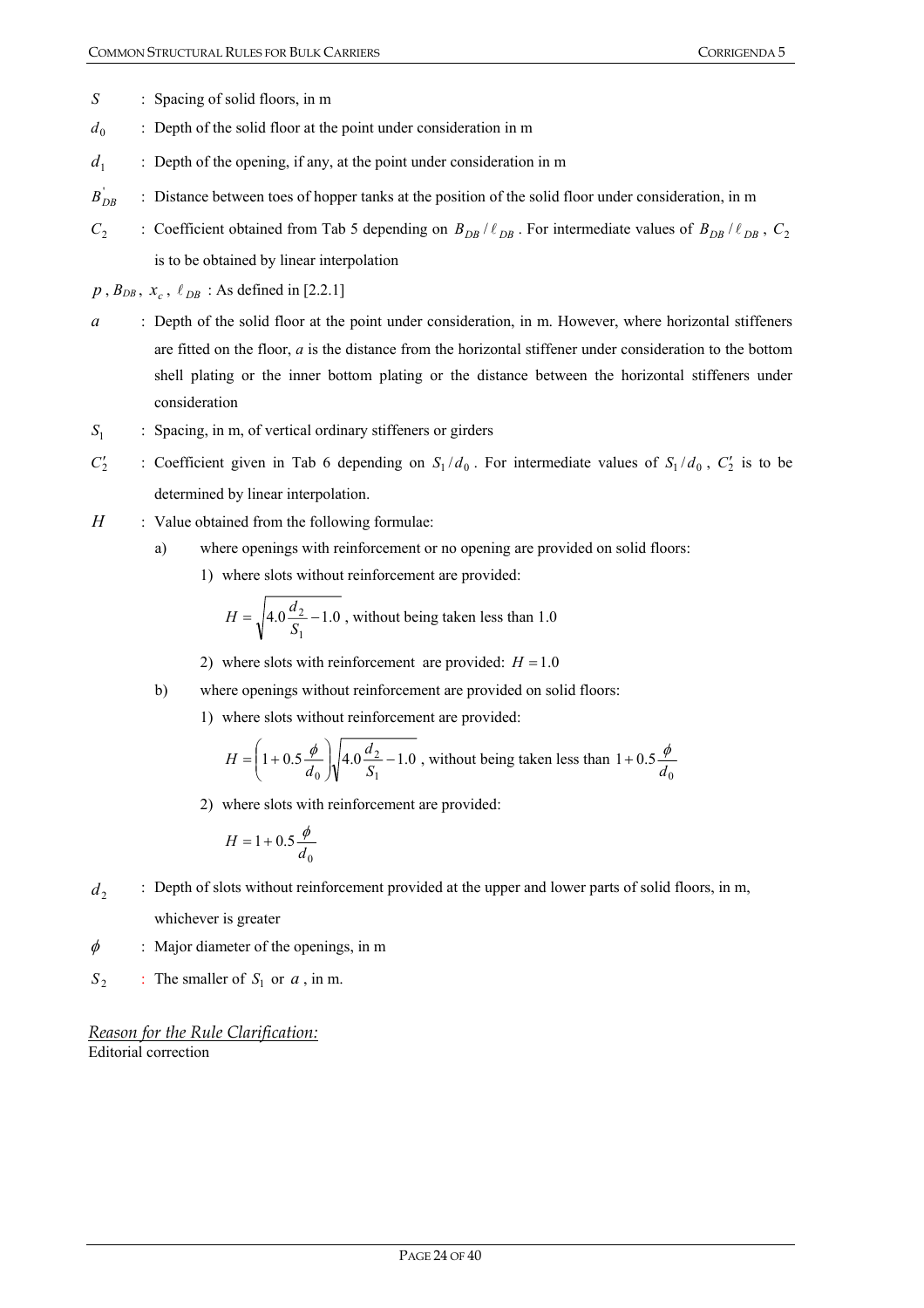# **CHAPTER 7 – DIRECT STRENGTH ANALYSIS**

# **SECTION 4 HOT SPOT STRESS ANALYSIS FOR FATIGUE STRENGTH ASSESSMENT**

**3. Hot Spot Stress** 

# **3.3 Simplified method for the bilge hopper knuckle part**

**3.3.1** 

| Plate net thickness in                                                             | Angle of hopper slope plate to the horizontal $\theta$ (deg.) |     |     |     |  |
|------------------------------------------------------------------------------------|---------------------------------------------------------------|-----|-----|-----|--|
| FE model<br>$t$ (mm)                                                               | 40                                                            | 45  | 50  | 90  |  |
| 16                                                                                 | 3.0                                                           | 3.2 | 3.4 | 4.2 |  |
| 18                                                                                 | 2.9                                                           | 3.1 | 3.3 | 4.0 |  |
| 20                                                                                 | 2.8                                                           | 3.0 | 3.2 | 3.8 |  |
| 22                                                                                 | 2.7                                                           | 2.9 | 3.1 | 3.6 |  |
| 24                                                                                 | 2.6                                                           | 2.8 | 3.0 | 3.5 |  |
| 26                                                                                 | 2.6                                                           | 2.7 | 2.9 | 3.4 |  |
| 28                                                                                 | 2.5                                                           | 2.7 | 2.8 | 3.3 |  |
| 30                                                                                 | 2.4                                                           | 2.6 | 2.7 | 3.2 |  |
| Note: Alternatively, $K_0$ can be determined by the following formula.             |                                                               |     |     |     |  |
| $K_0 = \frac{0.14\theta \cdot (1.15 - 0.0033\theta)}{(0.5t)^{(0.2+0.0028\theta)}}$ |                                                               |     |     |     |  |

#### **Table 1: Stress concentration factor** *K***<sup>0</sup>**

*Reason for the Rule Clarification:*

Editorial correction is made for the clarification of the plate thickness. (Refer to KC ID 287)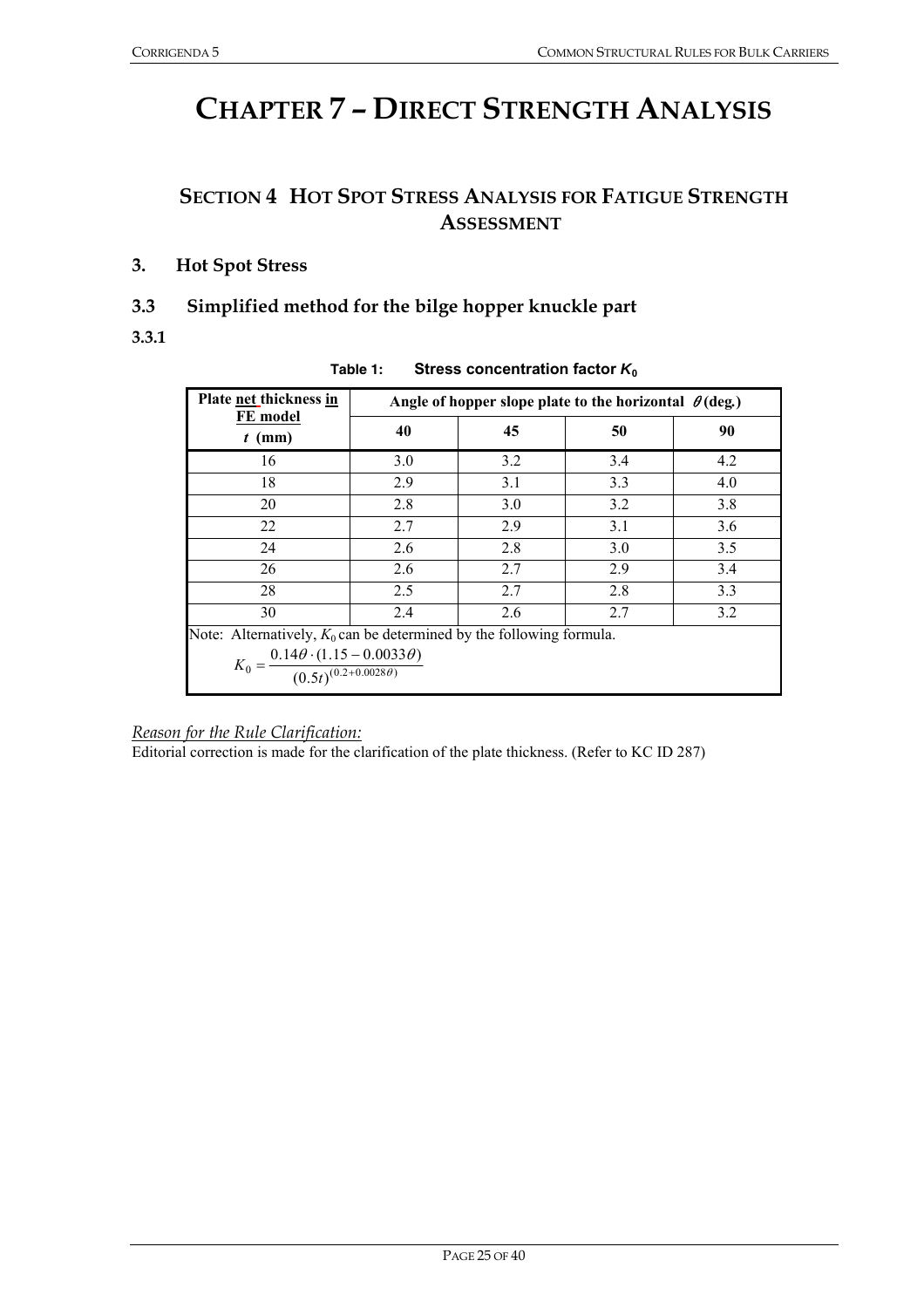# **CHAPTER 8 – FATIGUE CHECK OF STRUCTURAL DETAILS**

# **SECTION 5 STRESS ASSESSMENT OF HATCH CORNERS**

#### **2. Nominal stress range**

### **2.1 Nominal stress range due to wave torsional moment**

#### **2.1.1**

The nominal stress range, in  $N/mm^2$ , due to cross deck bending induced by wave torsion moments is to be obtained from the following formula:

$$
\Delta \sigma_{WT} = \frac{2}{1000} F_S F_L \frac{Q \cdot B_H}{W_Q}
$$

where:

$$
Q = \frac{1000u}{\left(\frac{B_H + B_s}{12EI_Q} + \frac{2.6B_H}{EA_Q}\right)}
$$

*u* : Displacement of hatch corner in longitudinal direction, in m, taken equal to:

$$
u = \frac{31.2}{1000} \frac{M_{WT} \omega}{I_T E \ DOC}
$$

*DOC* : Deck opening coefficient, taken equal to:

$$
DOC = \frac{L_{C}B}{\sum_{i=1}^{n} L_{H,i}B_{H,i}}
$$

 $M_{WT}$  : Maximum wave torsional moment, in kN.m, defined in Ch 4, Sec 3, [3.4.1], with  $f_p = 0.5$ 

*F<sub>S</sub>* : Stress correction factor, taken equal to:

$$
F_S=5
$$

*F<sub>L</sub>* : Correction factor for longitudinal position of hatch corner, taken equal to:

$$
F_L = 1.75 \frac{x}{L}
$$
 for  $0.57 \le x/L \le 0.85$   
 $F_L = 1.0$  for  $x/L < 0.57$  and  $x/L > 0.85$ 

- $B_H$  : Breadth of hatch opening, in m
- $W_Q$  : Section modulus of the cross deck about z-axis, in m<sup>3</sup>, including upper stool, near hatch corner (see Fig 2)
- $I_Q$  : Moment of inertia of the cross deck about z-axis, in  $m^4$ , including upper stool, near the hatch corner (see Fig 2)
- $A_Q$  : Effective shear area of the whole section of the cross deck, in  $m^2$ , including upper stool, near the hatch corner (see Fig 2). For the determination of the effective shear area the consideration of only the plate elements is sufficient, and the stiffeners can be neglected.
- $b_S$  : Breadth of remaining deck strip, in m, beside the hatch opening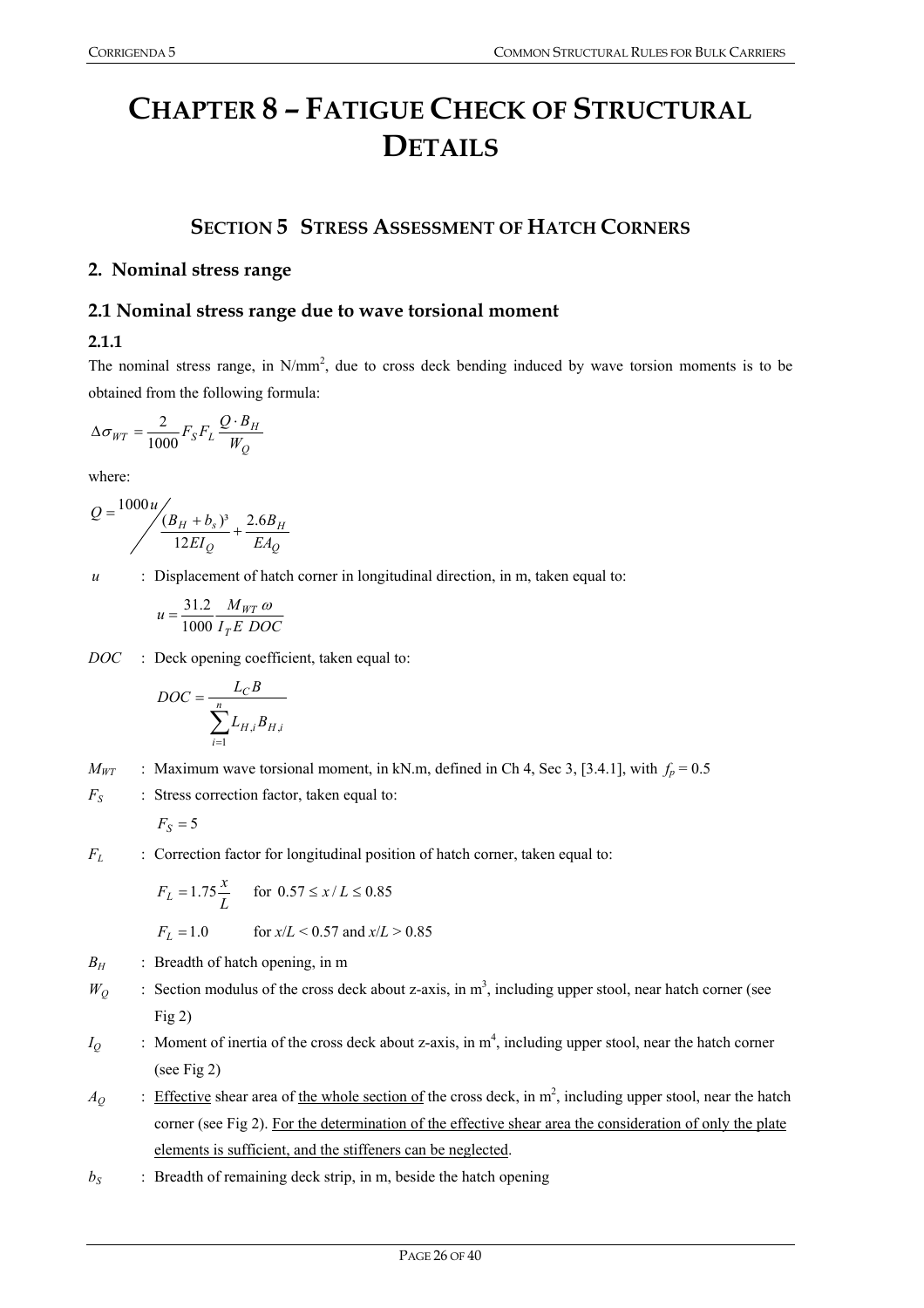| $I_T$            | : Torsion moment of inertia of ships cross section, in $m4$ , calculated within cross deck area by                       |
|------------------|--------------------------------------------------------------------------------------------------------------------------|
|                  | neglecting upper and lower stool of the bulkhead (see Fig 1). It may be calculated according to App 1                    |
| $\omega$         | : Sector coordinate, in m <sup>2</sup> , calculated at the same cross section as $IT$ and at the Y and Z location of the |
|                  | hatch corner (see Fig 1) It may be calculated according to App 1                                                         |
| $L_C$            | : Length of cargo area, in m, being the distance between engine room bulkhead and collision bulkhead                     |
| $B_{H.i}$        | : Breadth of hatch opening of hatch $i$ , in m                                                                           |
| $L_{H,i}$        | : Length of hatch opening of hatch $i$ , in m                                                                            |
| $\boldsymbol{n}$ | : Number of hatches.                                                                                                     |

### *Reason for the Rule Clarification:*

Editorial correction is made for the clarification of the shear area of the cross-deck. (Refer to KC ID 355)

#### **3. Hot spot stress**

#### **3.1 Hot spot stress range**

3.1.1

The hot spot stress range, in *N/mm*², is to be obtained from the following formula:

 $\Delta \sigma_W = K_{gh} \cdot \Delta \sigma_{WT}$ 

where,

 $K_{gh}$  : Stress concentration factor for the hatch corner, taken equal to:

$$
K_{gh} = \frac{r_a + 2r_b}{3r_a} \cdot \left\{ 1 + \left( \frac{b}{1.23l_{CD} + 0.8b} \frac{0.22l_{CD}}{r_a} \right)^{0.65} \right\}, \text{ to be taken not less than 1.0}
$$
  

$$
K_{gh} = \frac{r_a + 2r_b}{3r_a} \cdot \left\{ 1 + \left( \frac{2b}{1.23l_{CD} + 1.6b} \frac{0.22l_{CD}}{r_a} \right)^{0.65} \right\}, \text{ to be taken not less than 1.0}
$$

where:

 $r_a$  : Radius, in m, in major axis

 $r_b$  : Radius, in m, in minor axis (if the shape of corner is a circular arc,  $r_b$  is to be equal to  $r_a$ )

 $l_{CD}$  : Length of cross deck, in m, in longitudinal direction

*b* : Distance, in m, from the edge of hatch opening to the ship's side

#### *Reason for the Rule Clarification:*

Editorial Correction of a typo in the formula of  $K_{gh}$ . (Refer to KC ID 386.)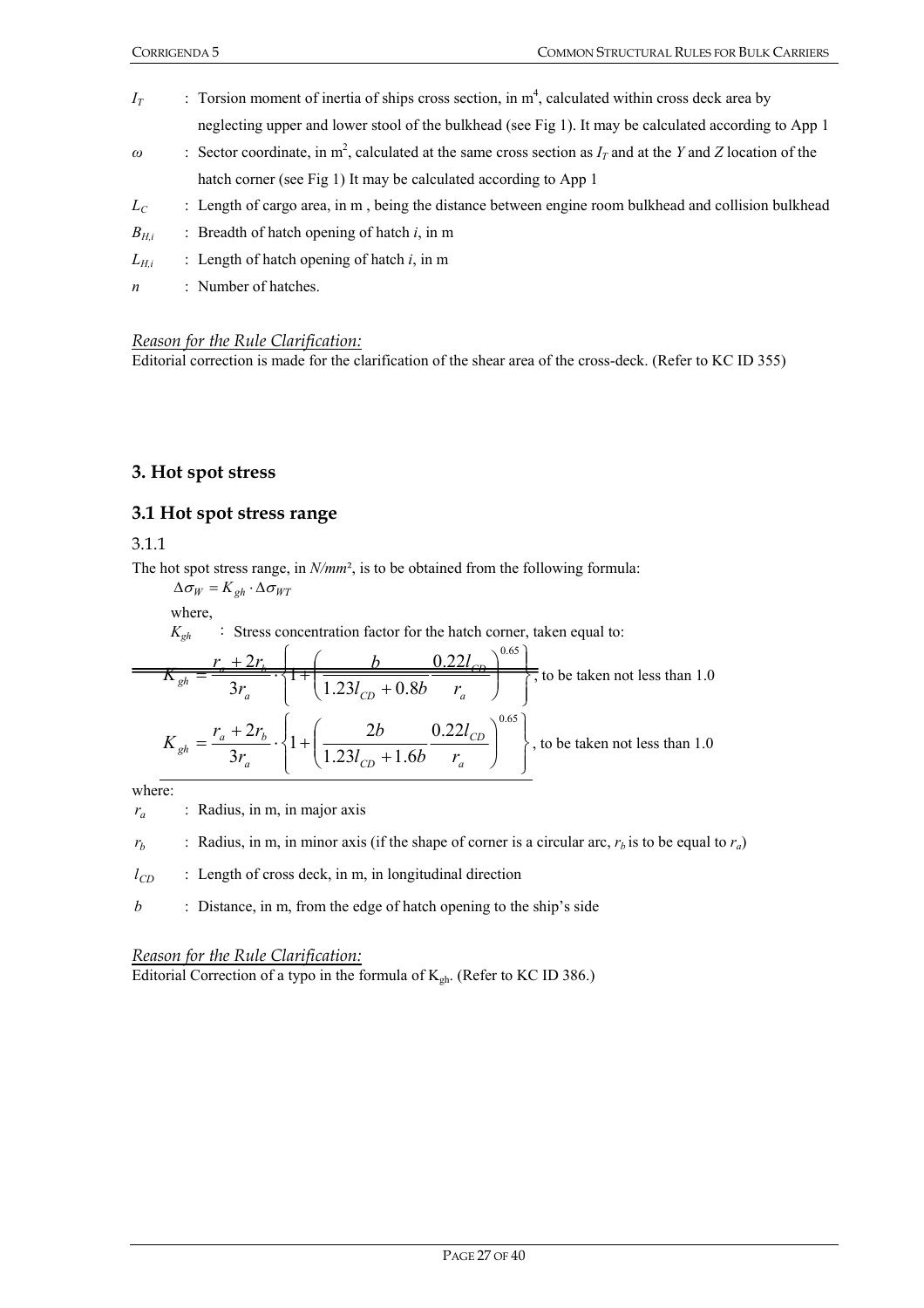# **CHAPTER 9 – OTHER STRUCTURES**

# **SECTION 1 FORE PART**

#### **3. Load model**

#### **3.2 Pressure in bow area**

#### **3.2.1 Lateral pressure in intact condition**

The pressure in bow area, in  $kN/m^2$ , is to be taken equal to  $(p_s+p_w)$ . where:

 $p_S, p_W$  : Hydrostatic *pressure* and maximum hydrodynamic pressures among load cases H, F, R and P, according to Ch 4, Sec 5, or internal still water and inertial pressures according to Ch 4, Sec 6, [2], to be considered among load cases H, F, R and P.

#### *Reason for the Rule Clarification:*

Editorial correction is made for the clarification of the lateral pressure in bow area. (Refer to KC ID 495)

# **5. Strengthening of flat bottom forward area**

# **5.4 Primary supporting members**

#### **5.4.1 Girders**

The net thickness of girders in double bottom forward area, in mm, is not to be less than the greatest of either of the value  $t_1$  to  $t_3$  specified in the followings according to each location:

$$
t_1 = \frac{c_A p_{SL} S \ell}{2(d_0 - d_1) \tau_a}
$$
  

$$
t_2 = 1.75 \sqrt[3]{\frac{H^2 a^2 \tau_a}{C_1'} t_1}
$$
  

$$
t_3 = \frac{C_1'' a}{\sqrt{k}}
$$

where:

*c<sub>A</sub>* : Coefficient taken equal to:

 $c_A = 3/A$ , with  $0.3 \le c_A \le 1.0$ 

*A* : Loaded area, in  $m^2$ , between the supports of the structure considered, obtained from the following formula:

 $A=$ S $\ell$ 

- $p_{SL}$  : As defined in [3.4]
- *S* : Spacing of centre or side girders under consideration, in m
- $\ell$  : Spacing Span of floors centre or side girders between floors under consideration, in m
- $d_0$  : Depth of the centre or side girder under consideration, in m
- *d*<sub>1</sub> : Depth of the opening, if any, at the point under consideration, in m
- *H* : Value obtained from the following formulae: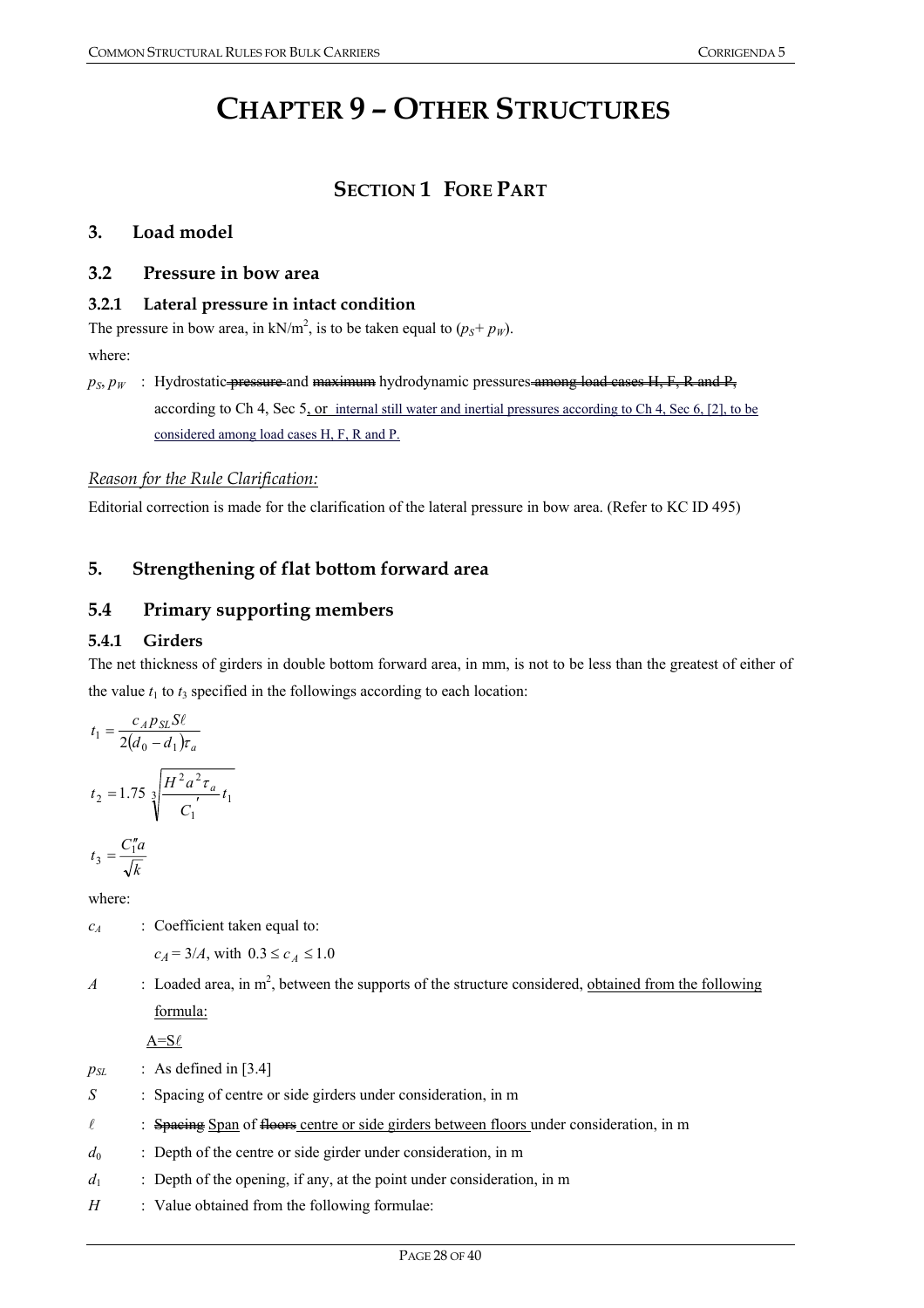- (a) Where the girder is provided with an unreinforced opening:  $H = 1 + 0.5 \frac{\phi}{\alpha}$ 
	- (b) In other cases:  $H = 1.0$
- $\phi$  : Major diameter of the openings, in m
- $\alpha$  : The greater of  $\alpha$  or  $S_1$ , in m.
- *a* : Depth of girders at the point under consideration, in m, Where, however, if horizontal stiffeners are fitted on the girder, "*a"* is the distance from the horizontal stiffener under consideration to the bottom shell plating or inner bottom plating, or the distance between the horizontal stiffeners under consideration
- *S*<sub>1</sub> : Spacing, in m, of vertical ordinary stiffeners or floors
- *C*1  $S_1$  : Coefficient obtained from Tab 5 depending on  $S_1/a$ . For intermediate values of  $S_1/a$ ,  $C_1'$  is to be determined by linear interpolation.
- *C*1  $\int_1^{\pi}$  : Coefficient obtained from Tab 6 depending on  $S_1/a$ . For intermediate values of  $S_1/a$ ,  $C_1^{\pi}$  is to be obtained by linear interpolation.

#### **5.4.2 Floors**

The net thickness of floors in double bottom forward area, in mm, is not to be less than the greatest of either of the value  $t_1$  to  $t_3$  specified in the followings according to each location:

$$
t_1 = \frac{c_A p_{SL} S \ell}{2(d_0 - d_1) \tau_a}
$$
  
\n
$$
t_2 = 1.75 \cdot \sqrt[3]{\frac{H^2 a^2 \tau_a}{C_2'}} t_1
$$
  
\n
$$
t_3 = \frac{8.5 S_2}{\sqrt{k}}
$$

where :

#### $e_4 \longrightarrow \text{As defined in } [5.4.1]$

*cA* : Coefficient taken equal to:

 $c_A = 3/A$ , with  $0.3 \le c_A \le 1.0$ 

 $A$  : Loaded area, in  $m^2$ , between the supports of the structure considered, obtained from the following formula:

 $A=$ S $\ell$ 

- $p_{SL}$  : As defined in [3.4]
- *S* : Spacing of solid floors under consideration, in m
- $\ell$  : Spacing of girders Span of floors between centre girder and side girder or side girders under consideration, in m
- $d_0$  : Depth of the solid floor at the point under consideration in m
- $d_1$  : Depth of the opening, if any, at the point under consideration in m
- *H* : Value obtained from the following formulae:
	- c) Where openings with reinforcement or no opening are provided on solid floors: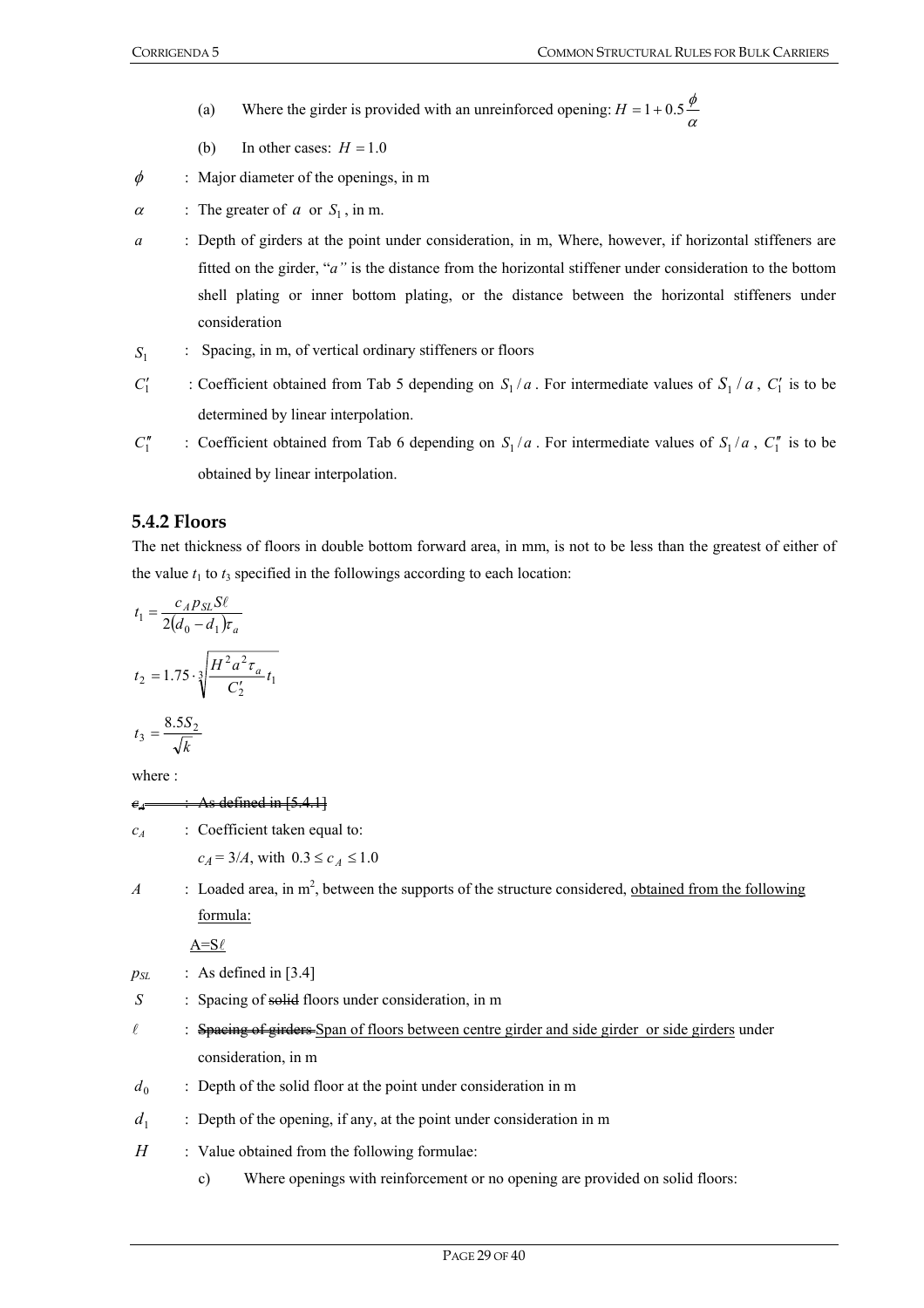3) Where slots without reinforcement are provided:

$$
H = \sqrt{4.0 \frac{d_2}{S_1} - 1.0}
$$
, without being taken less than 1.0

- 4) Where slots with reinforcement are provided:  $H = 1.0$
- d) Where openings without reinforcement are provided on solid floors:
	- 3) Where slots without reinforcement are provided:

$$
H = \left(1 + 0.5\frac{\phi}{d_0}\right)\sqrt{4.0\frac{d_2}{S_1} - 1.0}
$$
, without being taken less than  $1 + 0.5\frac{\phi}{d_0}$ 

4) Where slots with reinforcement are provided:

$$
H = 1 + 0.5 \frac{\phi}{d_0}
$$

- *d*<sub>2</sub> : Depth of slots without reinforcement provided at the upper and lower parts of solid floors, in m, whichever is greater
- *S*<sub>1</sub> : Spacing, in m, of vertical ordinary stiffeners or girders
- $\phi$  : Major diameter of the openings, in m.
- *a* : Depth of the solid floor at the point under consideration, in m, Where, however, if horizontal stiffeners are fitted on the floor, "*a"* is the distance from the horizontal stiffener under consideration to the bottom shell plating or the inner bottom plating or the distance between the horizontal stiffeners under consideration
- $S_2$  : The smaller of  $S_1$  or  $a$ , in m
- $C_2'$  $S_1/d_0$ . For intermediate values of  $S_1/d_0$ ,  $C_2'$  is to be determined by linear interpolation.

#### *Reason for the Rule Clarification:*

Editorial correction is made for the clarification of spacing and span of primary supporting members. (Refer to KC ID 500)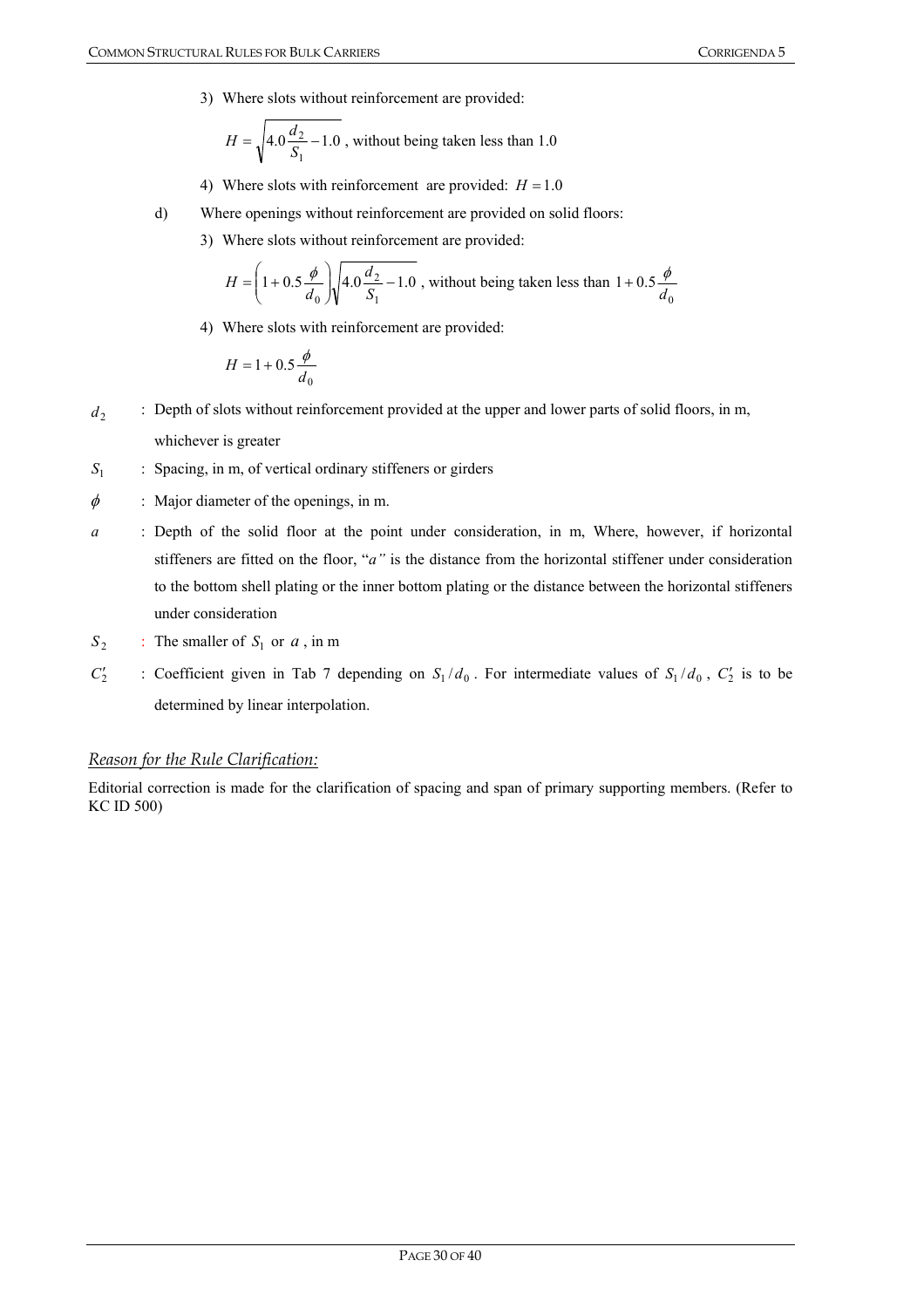# **SECTION 2 AFT PART**

### **2. Load model**

#### **2.2 Lateral pressures**

#### **2.2.1 Lateral pressure in intact condition**

The aft part lateral pressure in intact conditions, in  $kN/m^2$ , is to be taken equal to  $(p_S + p_W)$ .

where:

 $p_S, p_W$  : Hydrostatic *pressure* and maximum hydrodynamic pressures among load cases H, F, R and P, according to Ch 4, Sec 5, or internal still water and inertial pressures according to Ch 4, Sec 6, [2], to be considered among load cases H, F, R and P.

#### *Reason for the Rule Clarification:*

Editorial correction is made for the clarification of the lateral pressure in the aft part, similar to the same clarification made in the bow area in Ch. 9, Sec.1 [3.2.1]. (Refer to KC ID 495)

# **4. SCANTLINGS**

# **4.1 Side plating Plating**

*Reason for the Rule Clarification:* Editorial correction.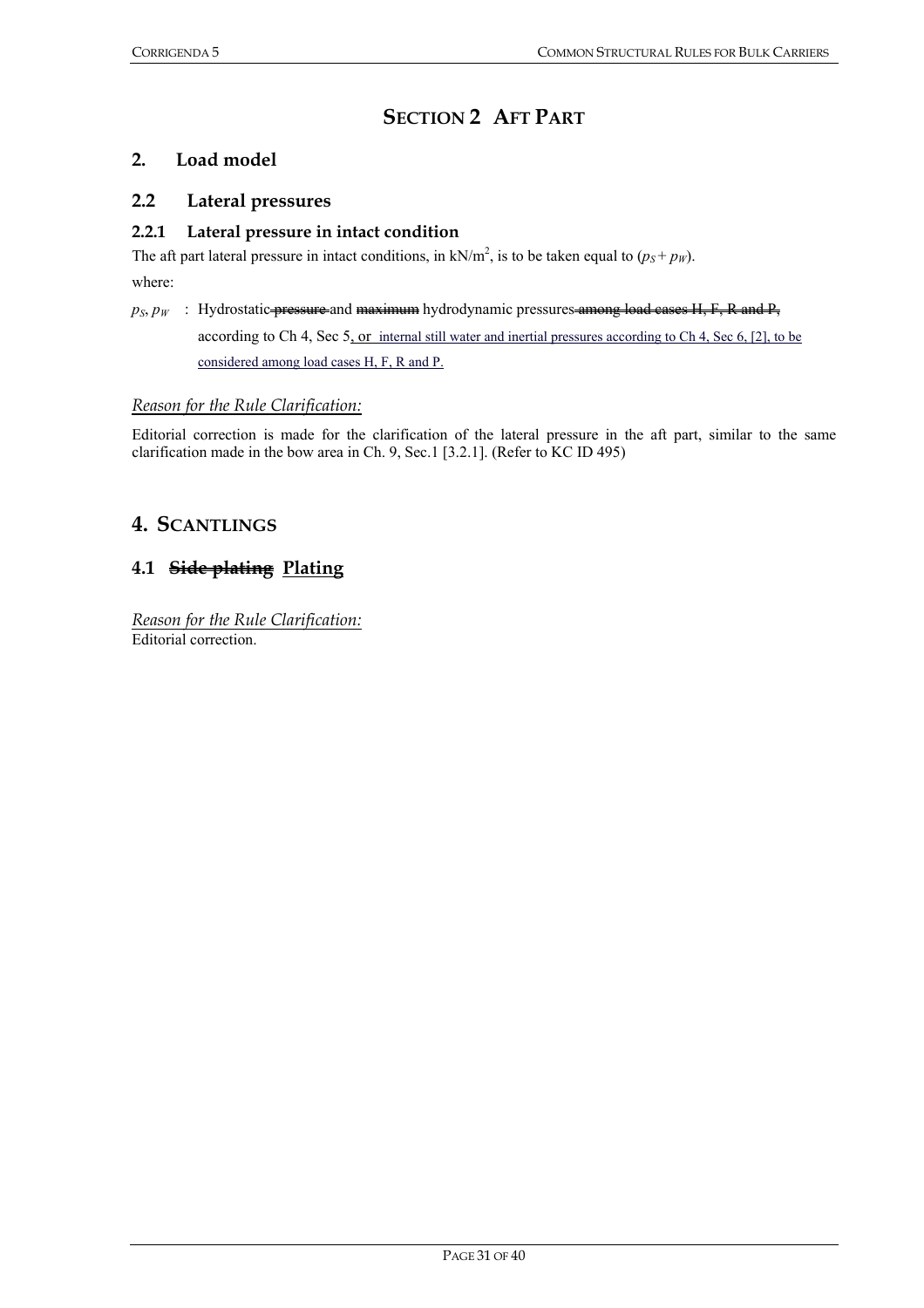# **SECTION 3 MACHINERY SPACE**

# **1. GENERAL**

# **1. GENERAL**

# **1.2 Scantlings**

## **1.2.1 Net scantlings**

As specified in Ch 3, Sec 2 all scantlings referred to in this Section are net, i.e. they do not include any margin for corrosion.

The gross scantlings are obtained as specified in Ch 3, See 3 Sec 2, 3.1[3.1].

#### *Reason for the Rule Clarification:*

Editorial correction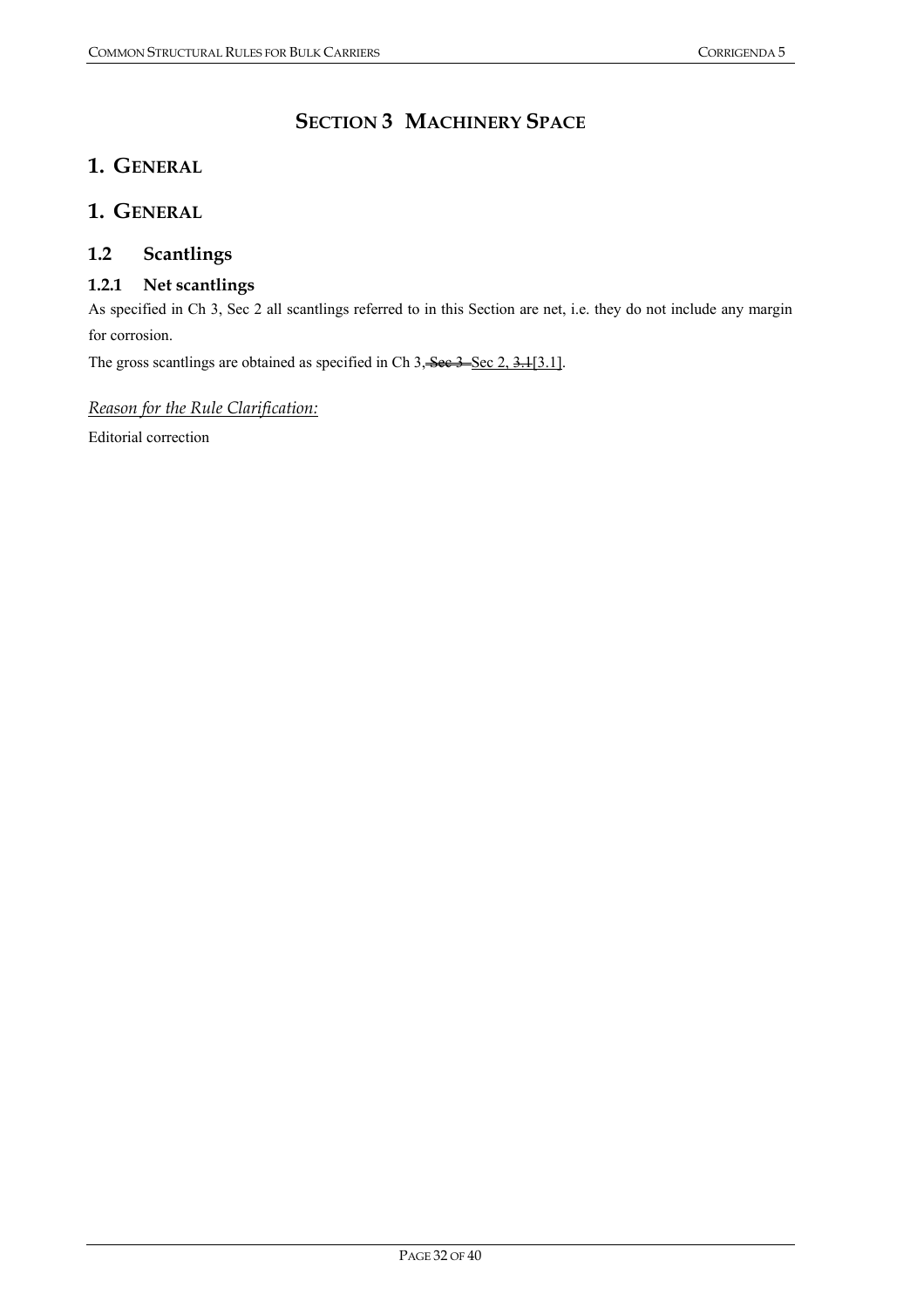# **SECTION 4 SUPERSTRUCTURES AND DECKHOUSES**

# **1. GENERAL**

### **1.1 Definitions**

### **1.1.3 Long deckhouse**

A long deckhouse is a deckhouse the length of which within 0.4*L* amidships exceeds 0.2*L* or 12 m, whichever is the greater. The strength of a long deckhouse is to be specially considered.

#### **1.1.5 Non-effective superstructure**

For the purpose of this section, all superstructures being located beyond 0.4*L* amidships or having a length of less than  $0.15L$  or less than  $12 \text{ m}$  are considered as non-effective superstructures.

#### **1.1.7 Effective superstructure**

Effective superstructure is a superstructure not covered by the definition given in [1.1.5].

#### *Reason for the Rule Clarification:*

The definition for "Effective superstructure" is added for clarification.

In addition, considering the ship's length of CSR application, unnecessary wording "12m" which is always less than 0.15L or 0.2L is deleted.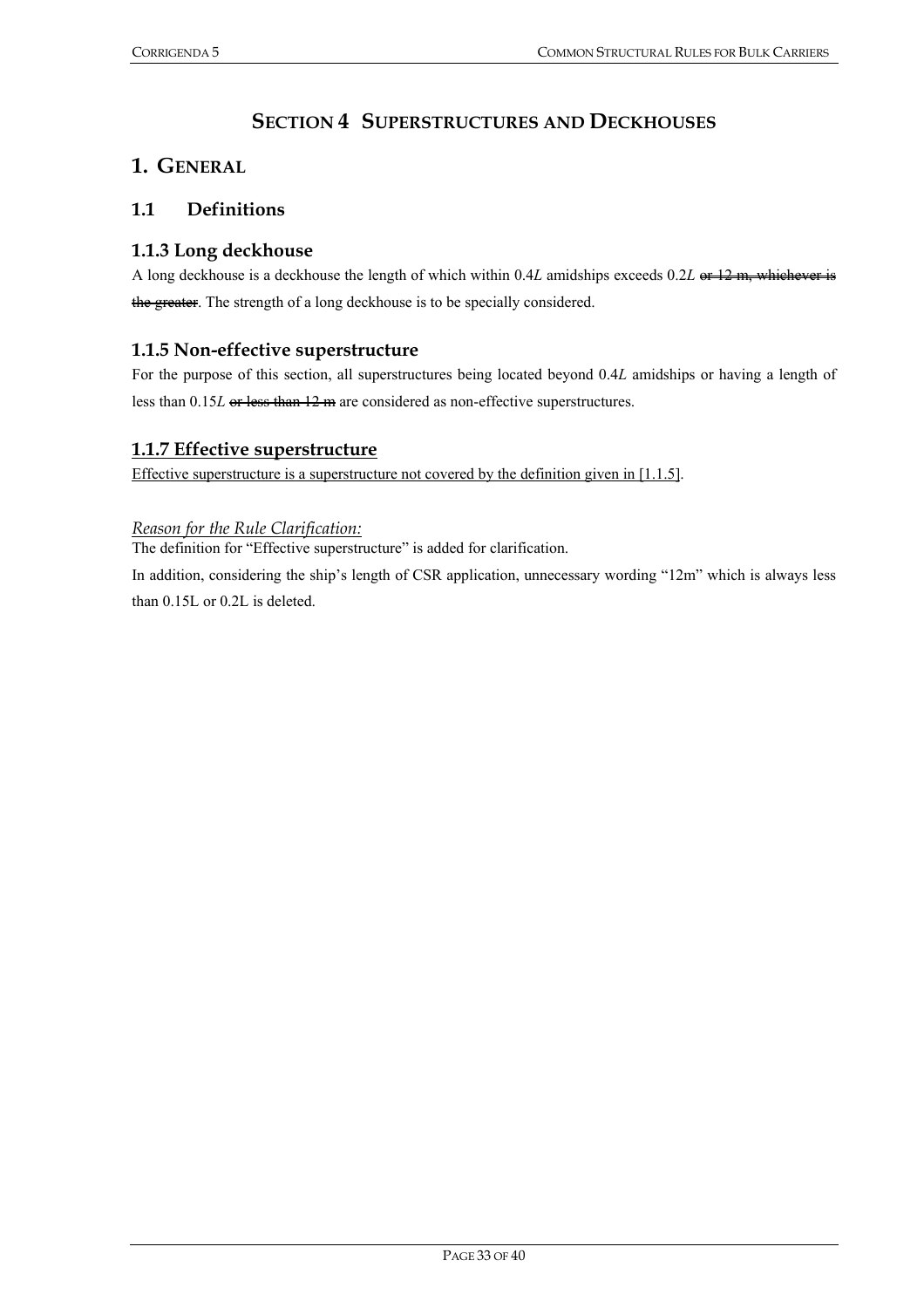# **CHAPTER 10 – HULL OUTFITTING**

# **SECTION 1 – RUDDER AND MANOEUVRING ARRANGEMENT**

## **3. Scantlings of the rudder stock**

#### **3.1 Rudder stock diameter**

## **3.1.1**

The diameter of the rudder stock, in  $m_{\text{min}}$ , for transmitting the rudder torque is not to be less than:

 $D_t = 4.2 \sqrt[3]{Q_R k_r}$ 

where:

 $Q_R$  : As defined in [2.1.2], [2.2.2] and [2.2.3]

The related torsional stress, in  $N/mm^2$ , is:

$$
\tau_t = \frac{68}{k_r}
$$

where:

*k<sub>r</sub>* : As defined in [1.4.2] and [1.4.3].

*Reason for the Rule Clarification:* Editorial correction

# **3.3 Analysis**

## **3.3.2 Data for the analysis**

 $\ell_{10}$ ,..,  $\ell_{50}$ : Lengths, in m, of the individual girders of the system

 $I_{10}$ , ...,  $I_{50}$ : Moments of inertia of these girders, in cm<sup>4</sup>

For rudders supported by a sole piece the length  $\ell_{20}$  is the distance between lower edge of rudder body and centre of sole piece, and  $I_{20}$  is the moment of inertia of the pintle in the sole piece.

Load on rudder body, in kN/m, (general):

$$
p_R = \frac{C_R}{\ell_{10} \cdot 10^3}
$$

Load on semi-spade rudders, in kN/m:

$$
p_{R10} = \frac{C_{R2}}{\ell_{10} \cdot 10^3}
$$

$$
p_{R20} = \frac{C_{R1}}{\ell_{20} \cdot 10^3}
$$

 $C_R$ ,  $C_{R1}$ ,  $C_{R2}$  : As defined in [2.1] and [2.2]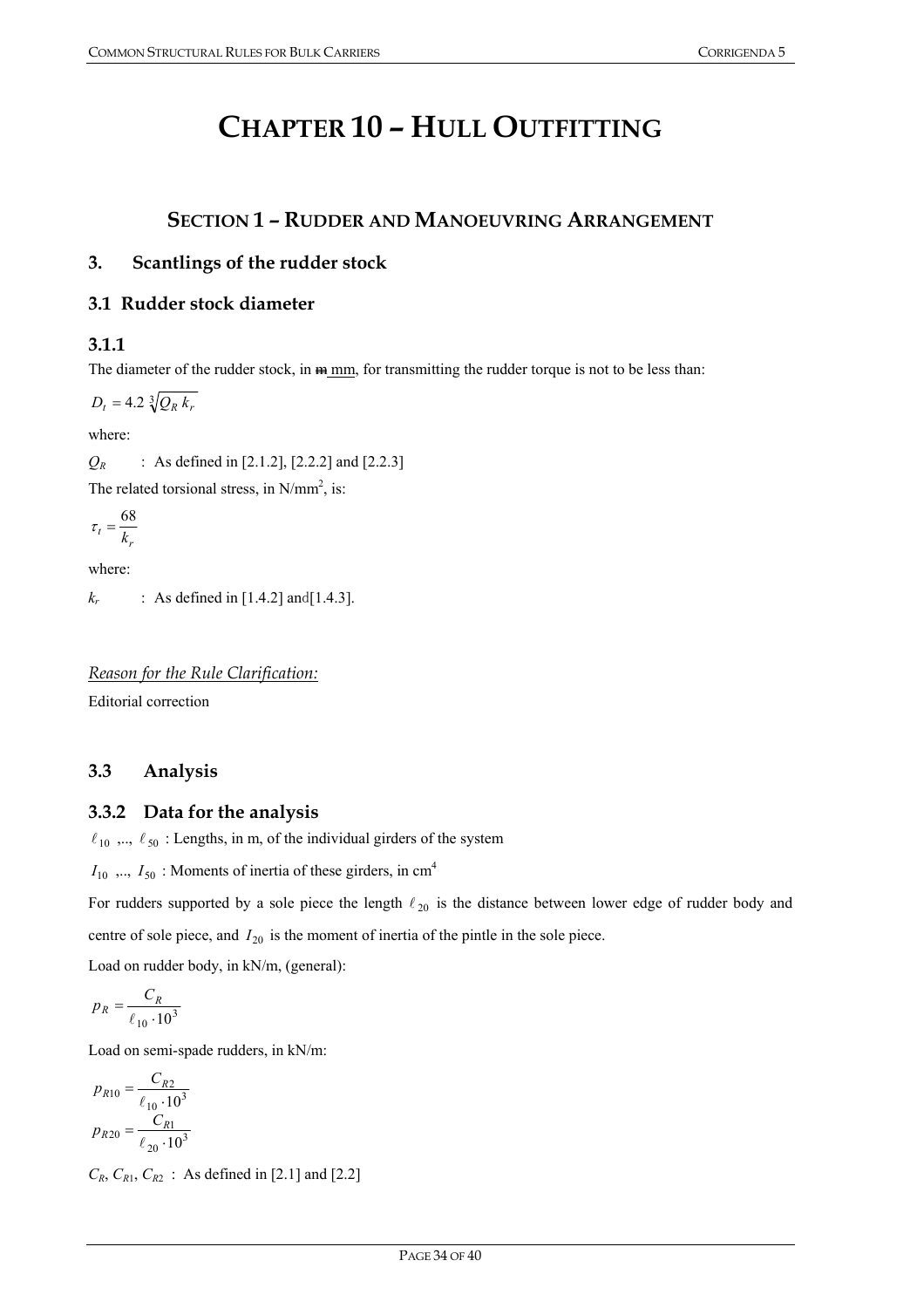*Z* : Spring constant, in kN/m, of support in the sole piece or rudder horn respectively: for the support in the sole piece (see Fig 3):

$$
Z = \frac{6.18 I_{50}}{\ell_{50}^3}
$$

for the support in the rudder horn (see Fig 4):

$$
Z = \frac{1}{f_b + f_t}
$$

*f<sub>b</sub>* : Unit displacement of rudder horn, in m/kN, due to a unit force of 1 kN acting in the centre of support

$$
f_b = \frac{1.3 d^3 10^8}{3EI_n}
$$
  

$$
f_b = 0.21 \frac{d^3}{I_n}
$$
 (guidance value for steel)

*I<sub>n</sub>* : Moment of inertia of rudder horn, in cm<sup>4</sup>, around the *x*-axis at  $d/2$  (see Fig 4)

 $f_t$  : Unit displacement due to a torsional moment of the amount 1, in m/kN

$$
f_t = \frac{d\,e^2}{GJ_t}
$$

$$
f_t = \frac{de^2 \sum u_i / t_i}{3.17 \cdot 10^8 F_T^2}
$$
  $f_t = \frac{de^2 \sum u_i / t_i}{3.14 \cdot 10^8 F_T^2}$  for steel

 $G$  : Modulus of rigity,  $kN/m^2$ :

 $G = 7.92 \cdot 10^7$  for steel

 $J_t$  : Torsional moment of inertia, in m<sup>4</sup>

 $F_T$  : Mean sectional area of rudder horn, in m<sup>2</sup>

 $u_i$ : Breadth, in mm, of the individual plates forming the mean horn sectional area

 $t_i$  : Plate thickness of individual plate having breadth  $u_i$ , in mm

*e*, *d* : Distances, in m, according to Fig 4

 $K_{11}$ ,  $K_{22}$ ,  $K_{12}$ : Rudder horn compliance constants calculated for rudder horn with 2-conjugate elastic supports (Fig 5).The 2-conjugate elastic supports are defined in terms of horizontal displacements, *yi*, by the following equations:

at the lower rudder horn bearing:

$$
\overline{y_1} = -K_{12}F_{A2} - K_{22}F_{A1} \qquad y_1 = -K_{12}B_2 - K_{22}B_1
$$

at the upper rudder horn bearing:

$$
-\frac{y_2 - K_{11}F_{A2} - K_{12}F_{A1}}{y_2 - K_{11}B_2 - K_{12}B_1}
$$

where

 $y_1, y_2$  : Horizontal displacements, in m, at the lower and upper rudder horn bearings, respectively  $\overline{F_{AF}}B_1, B_2$  : Horizontal support forces, in kN, at the lower and upper rudder horn bearings, respectively  $K_{11}$ ,  $K_{22}$ ,  $K_{12}$ : Obtained, in m/kN, from the following formulae:

$$
K_{11} = 1.3 \frac{\lambda^3}{3EJ_{1h}} + \frac{e^2\lambda}{GJ_{th}}
$$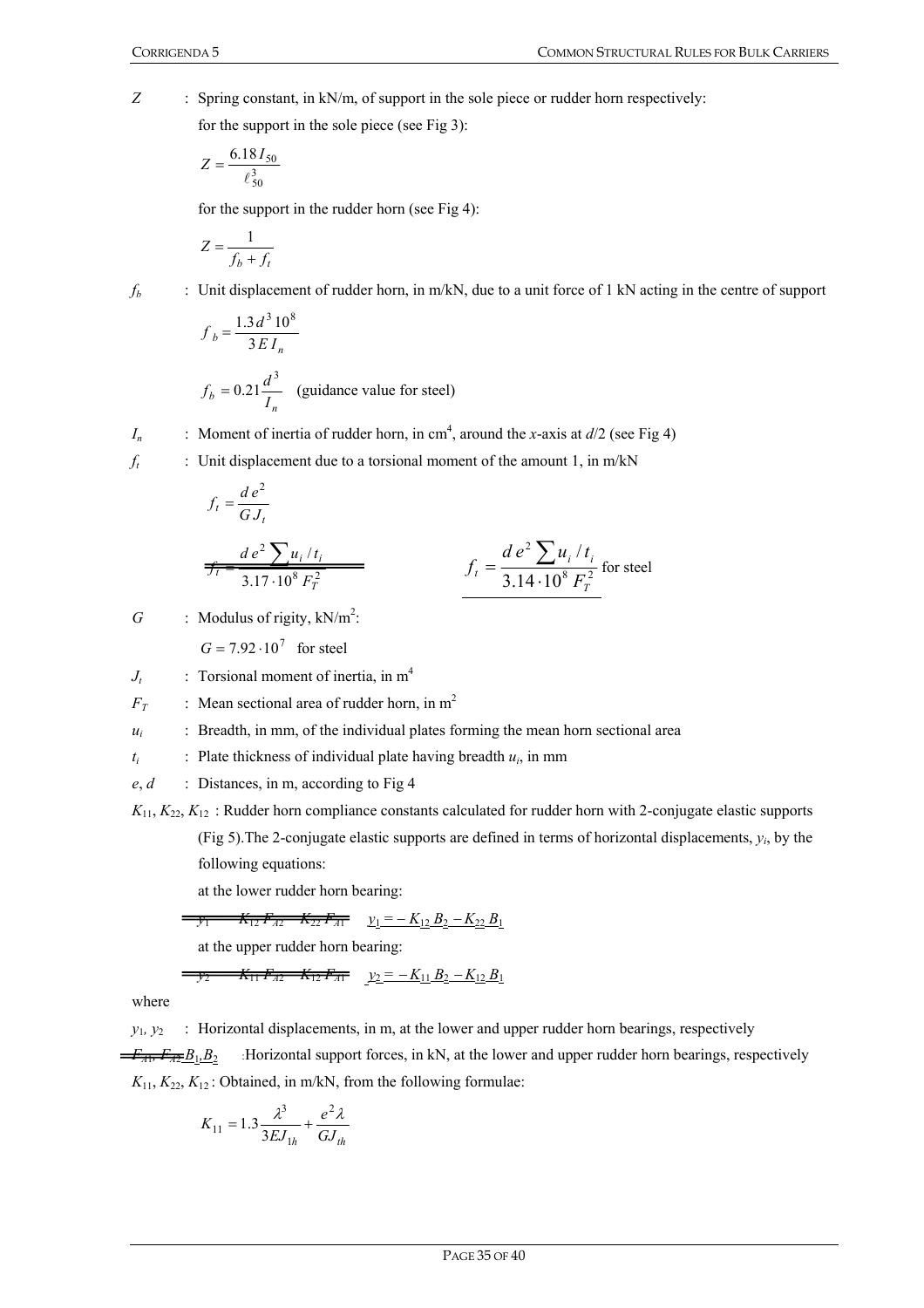$$
K_{12} = 1.3 \left[ \frac{\lambda^3}{3EJ_{1h}} + \frac{\lambda^2 (d - \lambda)}{2EJ_{1h}} \right] + \frac{e^2 \lambda}{GJ_{th}}
$$
  

$$
K_{22} = 1.3 \left[ \frac{\lambda^3}{3EJ_{1h}} + \frac{\lambda^2 (d - \lambda)}{EJ_{1h}} + \frac{\lambda (d - \lambda)^2}{EJ_{1h}} + \frac{(d - \lambda)^3}{3EJ_{2h}} \right] + \frac{e^2 d}{GJ_{th}}
$$

*d* : Height of the rudder horn, in m, defined in Fig 5. This value is measured downwards from the upper rudder horn end, at the point of curvature transition, till the mid-line of the lower rudder horn pintle

- $\lambda$  : Length, in m, as defined in Fig 5. This length is measured downwards from the upper rudder horn end, at the point of curvature transition, till the mid-line of the upper rudder horn bearing. For  $\lambda = 0$ , the above formulae converge to those of spring constant *Z* for a rudder horn with 1-elastic support, and assuming a hollow cross section for this part
- *e* : Rudder-horn torsion lever, in m, as defined in Fig 5 (value taken at  $z = d/2$ )
- $J_{1h}$  : Moment of inertia of rudder horn about the *x* axis, in  $m^4$ , for the region above the upper rudder horn bearing. Note that  $J_{1h}$  is an average value over the length  $\lambda$  (see Fig 5)
- $J_{2h}$  : Moment of inertia of rudder horn about the *x* axis, in  $m^4$ , for the region between the upper and lower rudder horn bearings. Note that  $J_{2h}$  is an average value over the length  $d - \lambda$  (see Fig 5)
- $J_{th}$  : Torsional stiffness factor of the rudder horn, in m<sup>4</sup> For any thin wall closed section

$$
J_{th} = \frac{4F_T^2}{\sum_i \frac{u_i}{t_i}}
$$

 $F_T$  : Mean of areas enclosed by outer and inner boundaries of the thin walled section of rudder horn, in m<sup>2</sup>

 $u_i$  : Length, in mm, of the individual plates forming the mean horn sectional area

 $t_i$  : Thickness, in mm, of the individual plates mentioned above.

Note that the  $J_{th}$  value is taken as an average value, valid over the rudder horn height.



**Figure 5 Semi-spade rudder (with 2-conjugate elastic supports)**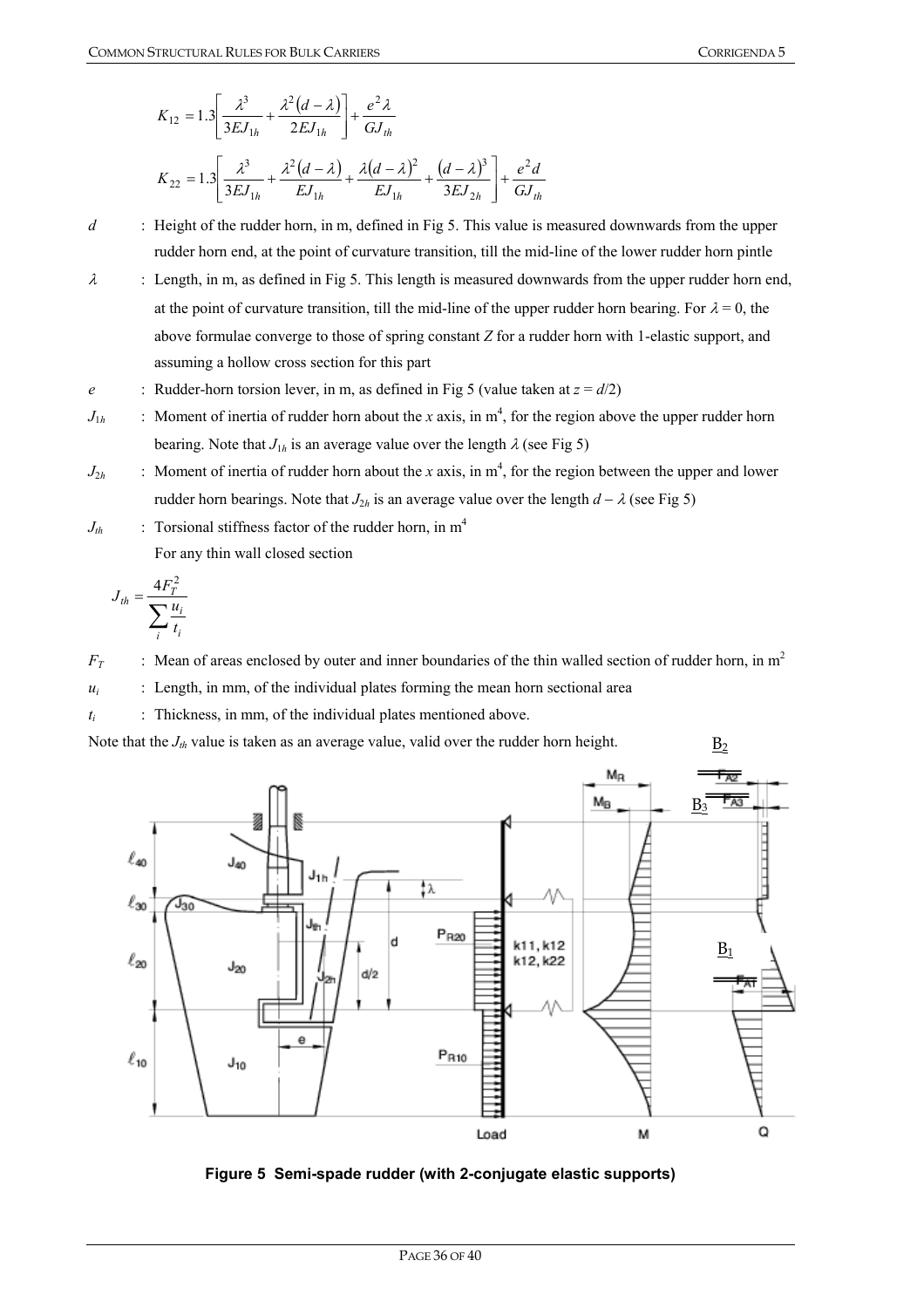#### *Reason for the Rule Clarification:*

Editorial correction is made to be in line with IACS UR S10. (Refer to KC ID 558)

## **3.4 Rudder trunk**

#### **3.4.4**

The weld at the connection between the rudder trunk and the shell or the bottom of the skeg is to be full penetration.

The fillet shoulder radius *r*, in mm, is to be as large as practicable and to comply with the following formulae:

*r* = 60 when  $\sigma \ge 40 / k \text{ N/mm}^2$ 

 $r = 0.1D_1$ , without being less than 30, when  $\sigma < 40 / k \text{ N/mm}^2$ 

without being less than 30,

where  $D_1$  is defined in [3.2.1].

The radius may be obtained by grinding. If disk grinding is carried out, score marks are to be avoided in the direction of the weld.

The radius is to be checked with a template for accuracy. Four profiles at least are to be checked. A report is to be submitted to the Surveyor.

#### *Reason for the Rule Clarification:*

Editorial correction

## **5. Rudder body, rudder bearings**

## **5.1 Strength of rudder body**

**5.1.3** 

For rudder bodies without cut-outs the permissible stress are limited to:

- bending stress, in N/mm<sup>2</sup>, due to  $M_R$  defined in [3.3.3]:  $\sigma_b = 110$
- shear stress, in N/mm<sup>2</sup>, due to  $Q_1$  defined in [3.3.3]:  $\tau_t = 50$
- equivalent stress, in  $N/mm^2$ , due to bending and shear:

$$
\frac{2}{\sigma_v = \sqrt{\sigma_v^2 + 3\tau^2}} = 120
$$
\n
$$
\sigma_v = \sqrt{{\sigma_b}^2 + 3\tau^2} = 120
$$

In case of openings in the rudder plating for access to cone coupling or pintle nut the permissible stresses according to [5.1.4] apply. Smaller permissible stress values may be required if the corner radii are less than  $0.15h<sub>o</sub>$ , where  $h<sub>o</sub>$  is the height of opening.

*Reason for the Rule Clarification:* Editorial correction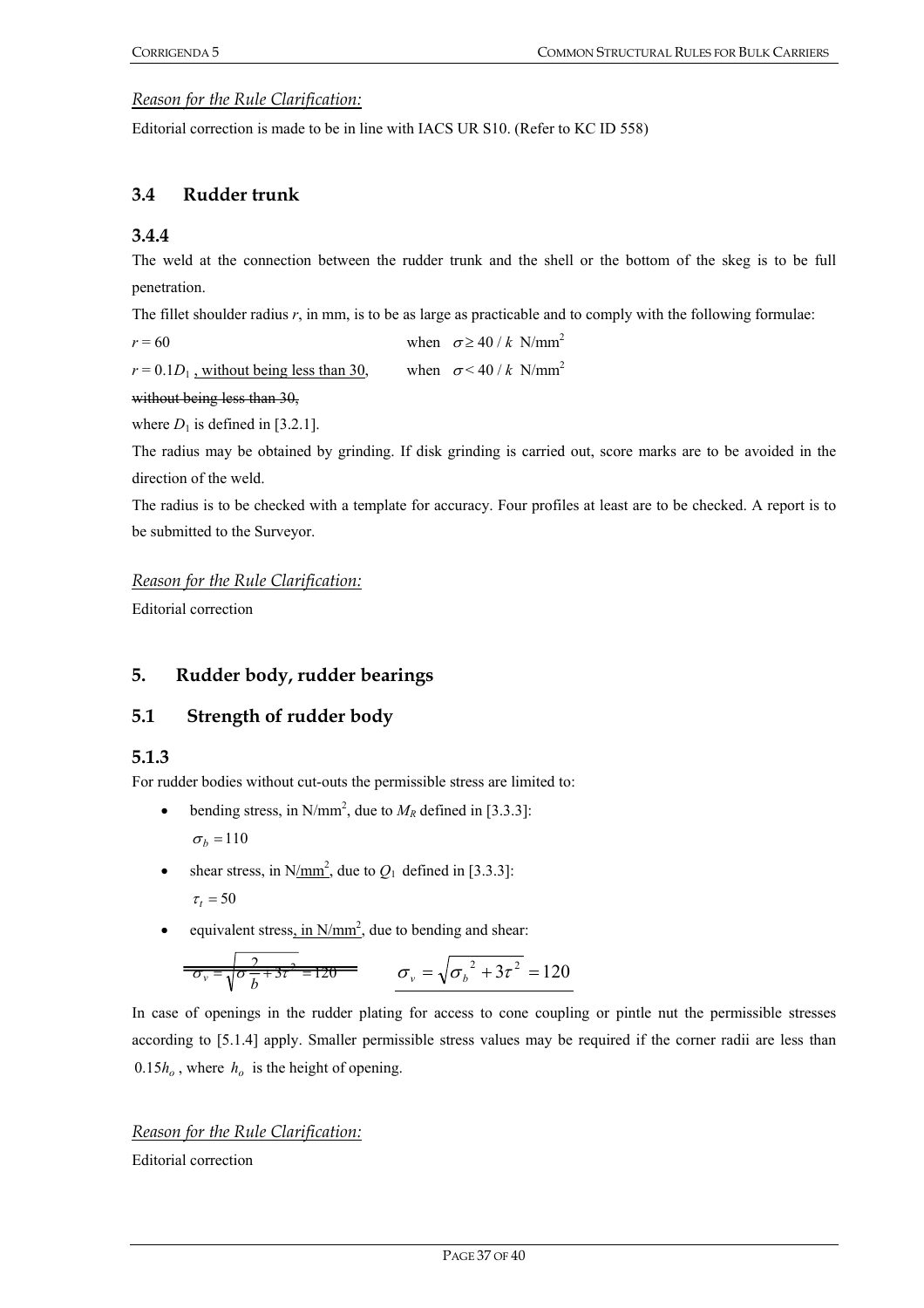# **5.2 Rudder plating**

# **5.2.1**

 $\overline{a}$ 

The thickness of the rudder plating, in mm, is to be determined according to the following formula:

$$
t_p = 1.74a\sqrt{p_R k} + 2.5
$$

$$
t_P = 1.74a\sqrt{p_R k + 2.5}
$$
\n
$$
t_P = 1.74a\beta\sqrt{p_R k + 2.5}
$$

where:

$$
p_R = 10T + \frac{C_R}{10^3 A} \qquad \text{, in kN/m}^2
$$

*a* : Smaller unsupported width of a plate panel, in m.

The influence of the aspect ratio of the plate panels may be taken into account according to

$$
\beta = \sqrt{1.1 - 0.5 \left(\frac{a}{b}\right)^2}
$$
 max, 1.00, if  $\frac{b}{a} \ge 2.5$ 

b greatest unsupported width of a plate panel, in m.

However, the thickness is to be not less than the thickness of the shell plating at aft part according to Ch 9, Sec 2. Regarding dimensions and welding, [10.1.1] is to be comply with.

#### *Reason for the Rule Clarification:*

Editorial correction is made to be in line with IACS UR S10 (Refer to KC 569)

# **10. Rudder coupling flanges**

#### **10.1.3**



**Figure 21 Welded joint between rudder stock and coupling flange** 

*Reason for the Rule Clarification:*

Editorial correction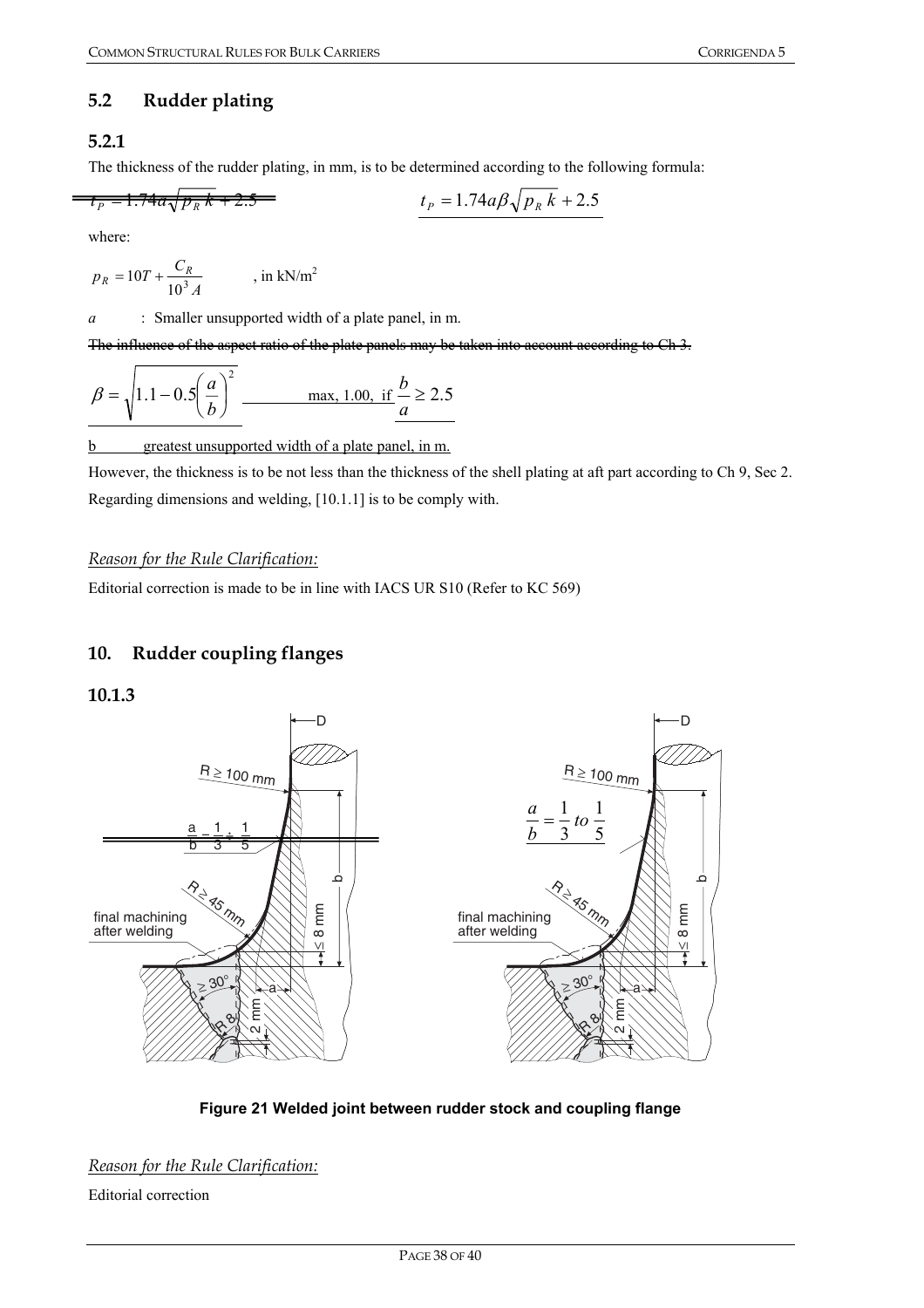# **CHAPTER 11 –CONSTRUCTION AND TESTING**

# **SECTION 2 WELDING**

### **2. Types of welded connection**

#### **2.6 Fillet welds**

#### **Table 1 Categories of fillet welds**

| Category       | <b>Kinds of fillet</b><br>welds                                                                             | As-built thickness of<br>abutting plate, t, in<br>$mm^{(1)}$      | Leg length of fillet<br>weld, in mm $^{(2)}$ | Length of<br>fillet welds, in<br>mm | Pitch, in<br>mm |  |
|----------------|-------------------------------------------------------------------------------------------------------------|-------------------------------------------------------------------|----------------------------------------------|-------------------------------------|-----------------|--|
| F <sub>0</sub> | Double<br>continuous weld                                                                                   | $\boldsymbol{t}$                                                  | 0.7t                                         |                                     |                 |  |
|                |                                                                                                             | $t \leq 10$                                                       | $0.5t + 1.0$                                 |                                     |                 |  |
| F1             | Double<br>continuous weld                                                                                   | $10 \le t < 20$                                                   | $0.4t + 2.0$                                 |                                     |                 |  |
|                |                                                                                                             | $20 \leq t$                                                       | $0.3t + 4.0$                                 |                                     |                 |  |
|                |                                                                                                             | $t \leq 10$                                                       | $0.4t + 1.0$                                 |                                     |                 |  |
| F <sub>2</sub> | Double<br>continuous weld                                                                                   | $10 \le t < 20$                                                   | $0.3t + 2.0$                                 |                                     |                 |  |
|                |                                                                                                             | $20 \leq t$                                                       | $0.2t + 4.0$                                 |                                     |                 |  |
|                | Double<br>continuous weld                                                                                   | $t \leq 10$                                                       | $0.3t + 1.0$                                 |                                     |                 |  |
| F <sub>3</sub> |                                                                                                             | $10 \le t < 20$                                                   | $0.2t + 2.0$                                 |                                     |                 |  |
|                |                                                                                                             | $20 \leq t$                                                       | $0.1t + 4.0$                                 |                                     |                 |  |
|                |                                                                                                             | $t \leq 10$                                                       | $0.5t + 1.0$                                 |                                     |                 |  |
| F4             | Intermittent weld                                                                                           | $10 \le t < 20$                                                   | $0.4t + 2.0$                                 | 75                                  | 300             |  |
|                |                                                                                                             | $20 \leq t$                                                       | $0.3t + 4.0$                                 |                                     |                 |  |
| (1)            |                                                                                                             | $t$ is as-built thickness of the thinner of two connected members |                                              |                                     |                 |  |
| (2)            | Leg length of fillet welds is made fine adjustments corresponding to the corrosion addition $t_c$ specified |                                                                   |                                              |                                     |                 |  |

in Ch 3, Sec 3, Tab 1 as follows:

 $+ 1.0$  mm for  $t_C > 5$ 

 $+ 0.5$  mm for  $5 \ge t_c > 4$ 

 $+ 0.0$  mm for  $4 \ge t_c > 3$ 

 $-0.5$  mm for  $t_c \leq 3$ 

(3) The weld sizes are to be rounded to the nearest half millimeter.

#### *Reason for the Rule Clarification:*

Editorial correction is made for clarification of the weld size in order to harmonize the CSR for double hull oil tanker. (Refer to KC ID 507)

## **2.6.2 Intermittent welds**

Where double continuous fillet welds in lieu of intermittent welds are applied, leg length of fillet welds is to be of category  $F2$  F3.

*Reason for the Rule Clarification:*